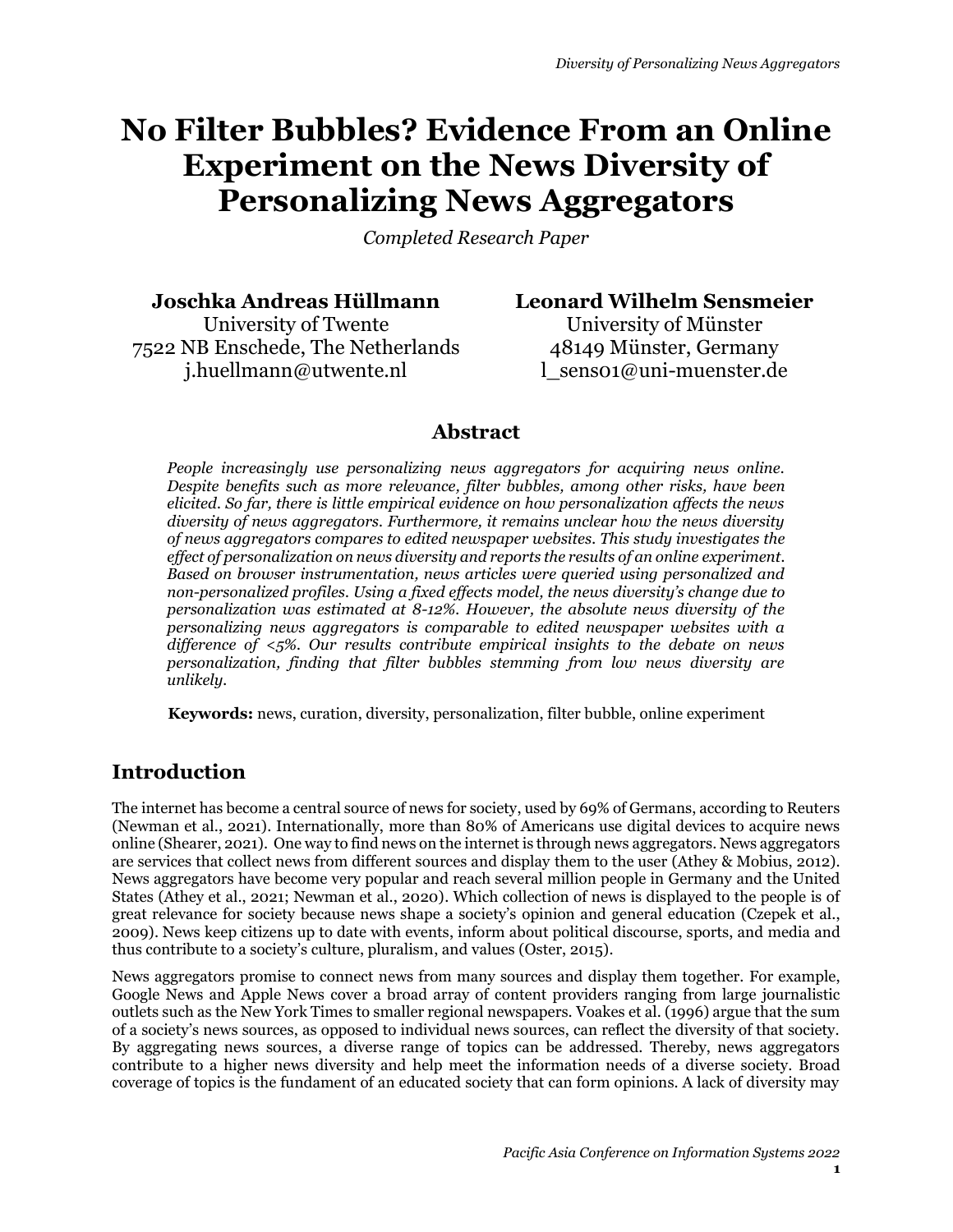result in a narrowly educated society, which ignores the discourse on important topics required to be functioning and responsible (Czepek et al., 2009).

One component of news aggregators is personalization. As the internet suffers from content overload, consumers cannot possibly consume all the news content that is available (Bodó et al., 2019). Consumers' information needs—that is, the information which consumers deem important for forming opinions—may not be met. Personalization tackles this problem. Personalization is based on recommender systems, that is, algorithmic mechanisms that analyze prior consumer behavior and filter the plethora of content on the internet for news that are relevant to the consumers (Hüllmann, 2021; Hüllmann et al., 2021). Hence, personalization leads to a better fit between an individual's information needs and the curated news collection (McQuail, 1984). For example, one of the co-founders of Flipboard describes it as the company's goal to provide a "deep view into everything from political issues to technology trends to travel inspiration" (Flipboard, 2021a) by bringing together news from a variety of sources. This automated news curation is further improved by recent advances in personalization. More tracking of consumers' behaviors as well as computational and methodological improvements provide better recommender systems for news provision.

Since the early 2010s, however, personalization has been increasingly criticized (Kitchens et al., 2020). The question arises whether too strong personalization overrepresents topics and conveys a biased picture of the news situation. Common subjects of discussion are filter bubbles, which describe intellectual isolation, resulting from a feedback loop of selective content presentation catering to consumers' interests. Filter bubbles divide users and create separate internet realities for individual users (Pariser, 2011). The consequence of such separate internet realities is selective exposure, that is, one-sided news consumption. One-sided news consumption distorts the political discourse and leads to a divided society (Stroud, 2010). The degree of personalization could be the determining characteristic that decides whether a news aggregator shows a diverse news offering that is interesting and relevant to the person; or whether it limits the news collection to the user's personal bubble, creating a feedback loop and reinforcing the division of society.

Algorithmic news curation has been of recent interest to the information systems community (Kitchens et al., 2020; Riemer & Peter, 2021). Although previous research has looked into biased representations of opinions and sentiments when looking at filter bubbles, the actual content presented has received little attention so far (Möller et al., 2018). The content, however, is a fundamental component of how news shape society. Despite some studies on news content diversity in social media, little is known about the personalization of online news aggregators, as the vendors are opaque about the mechanisms of their personalization algorithms (Le et al., 2019). Furthermore, the effect of personalization on the diversity of news collections has been neglected (Kitchens et al., 2020). As a result, empirical evidence for the extent of personalization and its impact on news diversity are lacking. In a recent MIS Quarterly publication, Kitchens et al. (2020) call for more research into "how […] platforms shape the consumption of information and may foster the creation of information-limiting environments". Therefore, this paper raises the research question:

#### **How does the personalization by online news aggregators affect the diversity of their displayed news collection?**

We address this research question by conducting an online experiment, measuring the diversity of two news aggregator websites: Google News and Flipboard. Based on previous research, Google News is examined as a weakly personalizing news aggregator (Haim et al., 2018) and compared to Flipboard, which is examined as a strongly personalizing news aggregator (Flipboard, 2021c). Furthermore, we compare the two news aggregators' diversities against a baseline from an edited national and a local newspaper website from Germany, respectively. The national newspaper is one of the five biggest in Germany. We programmed a bot and scraper based on browser instrumentation that accesses the websites and extracts news articles with simulated profiles. The retrieved news articles  $(n=3229)$  are manually coded for their topic. Based on the coded topics, we compute the news diversity by using the Shannon diversity index. We show that personalization changes the news diversity by 8%-12% for Google News and Flipboard. However, the absolute news diversity of the personalizing news aggregators is similar to editorially curated news websites with a difference of <5%. We conclude that filter bubbles stemming from low news diversity are not a problem, thereby contributing important empirical insights to the debate on news personalization. Consumers can use news aggregators to acquire news online and do not need to worry about ending up in a filter bubble. A balance of individual information needs and societal relevance is achieved—similar to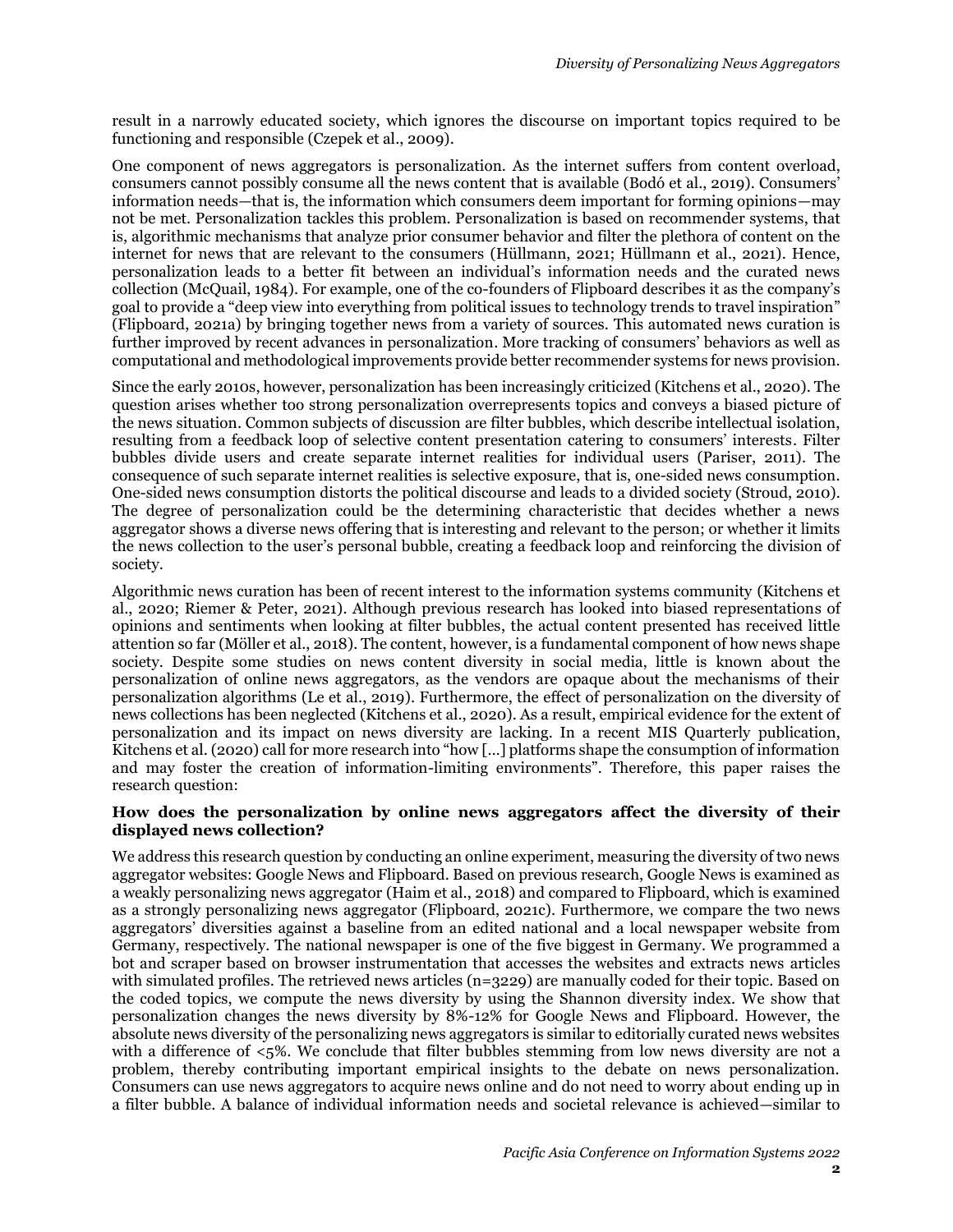edited newspaper websites. Hence, no urgent policy intervention is required for now, although the mechanisms may change any other day and, thus, should be monitored.

The remainder of the paper is structured as follows: First, the basics of personalized news and news diversity are explained. The methods section describes the used browser profiles, their personalization process, the coding of news articles, and the statistical analysis. Then, the results of the survey are presented. In the end, the paper discusses the impact of the effects identified, addresses the study's limitations, and provides avenues for future research.

# **Background and Hypotheses**

#### *Personalized News and Filter Bubbles*

The idea of personalized news emerged as early as the 1990s. Nicholas Negroponte describes a newspaper that is personalized for the user in his 1995 book "Being Digital". Instead of optimizing news for the broad mass of people, this newspaper is reduced to relevant information for the individual user or for a small number of users. Negroponte refers to this news experience as the "Daily Me" (Negroponte, 1995). Thurman and Schifferes (2012, p. 776) describe personalization today as follows: "*A form of user-to-system interactivity that uses a set of technological features to adapt the content, delivery, and arrangement of a communication to individual users' explicitly registered and/or implicitly determined preferences.*" A distinction is made between two types of personalization. We speak of explicit personalization when the indication of preferences used for personalization originates from the user (Thurman & Schifferes, 2012). An example of explicit personalization is subscribing to a newsletter, that is, explicitly selecting preferences (Sundar & Marathe, 2010; Zuiderveen Borgesius et al., 2016). Contrary to explicit personalization, implicit personalization describes a process in which recommender systems personalize content based on collected data about a user (Thurman & Schifferes, 2012)—for example, tracking a user's internet activity and personalizing the content based on inferred interests (Zuiderveen Borgesius et al., 2016). From the inferred interests relevant news content is suggested (Bodó et al., 2019).

Implicit personalization of news that a user consumes can lead to filter bubbles that are optimized to the user's topical interests (Pariser, 2011). According to Pariser (2011), filter bubbles have three central characteristics. First, filter bubbles are unique to each user. One user's filter bubble is different from that of other users. Second, filter bubbles are invisible. It is unclear by what process and based on what data a prediction is created. Third, a user is not aware that their experience is personalized (Pariser, 2011). For news services, in particular, the degree of personalization and thus uniqueness is relevant, as it determines the positive or negative effects of a filter bubble. Contrary to filter bubbles, selective exposure is primarily associated with explicit personalization (Zuiderveen Borgesius et al., 2016) when users prefer news resembling or matching their topical interests (Stroud, 2011). Selective exposure and filter bubbles can have various effects on users' opinion-forming. They could cause users' education to suffer, as users are only exposed to content that follows their topical interests. Since they are not exposed to other topics, they are unable to form educated and diverse opinions (Trilling et al., 2017). This may affect the public discourse and lead to polarization. As recommender systems reinforce the users' topical interests, one-sided news content may prevail and impede a diverse public discourse (Kepplinger, 2016; Noelle-Neumann, 1974). Distorting the public perception by selective exposure or filter bubbles can lead to the division of society. Maintaining a sufficient news diversity can help to counteract these problems.

#### *News Diversity*

Journalistic actors aim to disseminate diverse news as widely as possible to achieve societal goals, such as cultural pluralism or a functioning society. According to Napoli (1999), news diversity consists of diversity in sources or content. Source diversity refers to the number of different owners of news sources. News services can influence the news reality by including or excluding sources. Content diversity describes the number of formats, program types, representation of the demographics of the recipients, and the number of available topics. News services should show opposing ideas so that diverse opinions are equally represented, and relevant topics are examined holistically (Napoli, 1999). Conversely, journalistic actors may try to steer a debate in their favor by focusing on or ignoring selected topics (called "false balance", Boykoff & Boykoff, 2004). Another type of news diversity is normative diversity (Napoli, 1999). Normative diversity inquiries about opinions and ideological sentiments and has seen extensive research interest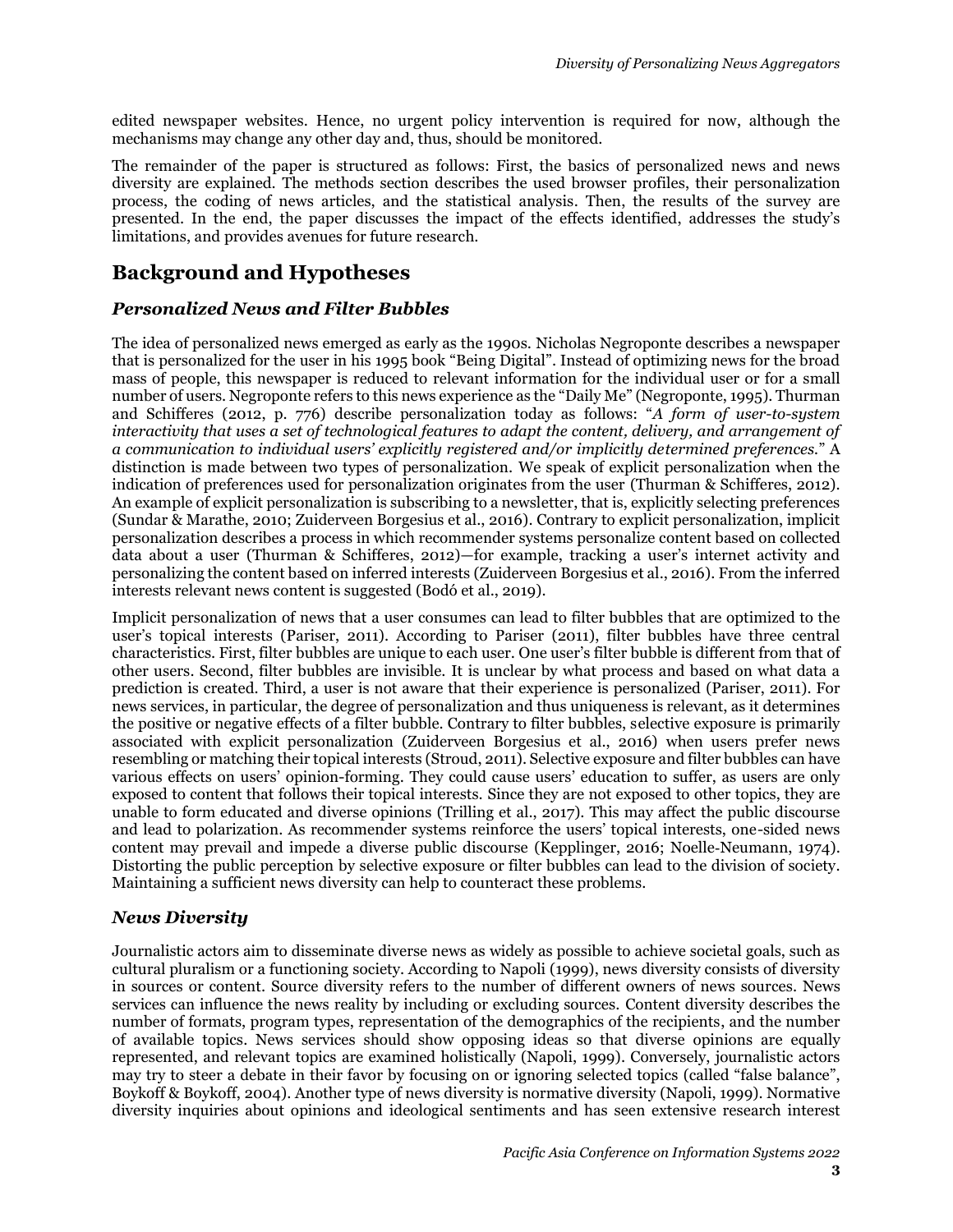recently (Bakshy et al., 2015; Kitchens et al., 2020). In recent research, news diversity has often been operationalized as "cross-cutting exposure of ideological leanings" (Möller et al., 2018). However, news consumption is more complex than exposure to opinions, sentiments, or political leanings. Content diversity, particularly exposure to topics, has been neglected, although it is relevant for a functioning and responsibly informed society (Helberger et al., 2018; Möller et al., 2018). As a result, we focus on the topic dimension of content diversity, that is, the diversity of topics shown. The topics should be equally distributed in prominence, or the distribution should be guided by the relevance of the topics to society (McQuail, 1984). The diversity of a news service can thus be evaluated by assessing the distribution of topics within that service (Voakes et al., 1996). Topics should be relevant to the user but also be relevant to broader society so that balance is achieved (Czepek et al., 2009).

Previous research has investigated news diversity and personalization since the 2010s, with opinionforming content being examined multiple times, particularly focusing on social media and search engines. Bakshy et al. (2015) examined the political bias of news displayed to users on Facebook concerning the 2014 US election campaign, finding that users are shown more news that correspond to their political views. Robertson et al. (2018) analyzed Google search results of 187 volunteers from the USA and identified no evidence of filter bubbles, except for a slight political bias. Krafft et al. (2018) investigated personalized search results and filter bubbles on names and parties concerning the 2014 federal election in Germany. They used a data donation approach and concluded that established media houses with origins in print dominate search results. However, little personalization of search results was found, with the language setting and location being relevant factors. Other studies have found a reduction of normative news diversity (i.e., sentiments) on social media, inquiring about ideological dimensions of opinion-forming content (Beam, 2014; Dylko, 2016; O'Callaghan et al., 2015).

Le et al. (2019) looked at the political personalization of Google search with a focus on browsing history. They created and simulated browser profiles and concluded that the Google News search results are personalized, with a disproportionate number of articles confirming the user's opinion. Athey and Mobius (2012) investigated the impact of activating the local news feature in Google News on news consumption. Their research finds that users who turned on localization in Google News consumed more news in general and more local news. Haim et al. (2018) conducted two experiments on Google News. First, they explicitly personalized profiles on Google News by setting up Google accounts with distinct interests. Second, they implicitly personalized profiles by simulating internet user activity (similar to our approach). Both experiments showed minimal personalization. Approximately 2.5% of articles showed deviations from the baseline profile.

In summary, there is a strong research interest in personalization and news diversity. However, this interest is primarily related to Google search and social networks instead of news aggregator websites. For example, no publication could be found on personalization or news diversity for the leading news aggregator Flipboard. Furthermore, the current body of research focuses on normative diversity, opinions, and sentiments. These studies often show balanced sentiments and little personalization of news (Bakshy et al., 2015; Kitchens et al., 2020). On the other hand, the content and topic diversity as the foundation of building informed opinions are neglected (Möller et al., 2018). Since news aggregators acquire their content from established newspaper websites with little to no opinionated content, the normative diversity is less relevant for news aggregator research. Instead, the personalization's effect on the content's diversity of news aggregators is considered highly relevant, as it affects the education and opinion-forming of society. Although news aggregator websites are increasingly used for news consumption, it remains unclear how strong personalization affects the diversity of a news aggregator's content.

#### *News Aggregators*

The traditional news medium is the newspaper. Edited newspaper websites are the online presence of established newspaper organizations, for example, The New York Times. These organizations create their news through journalistic content production and investigation. Typically, their websites are manually curated with the content by human editors. Content curation and news diversity may follow varying logics depending on the goals of the newspaper outlet. For example, national outlets may cover a broad topic range, whereas niche outlets are focused by smaller newspaper websites. The human editors' news curation decisions may be informed by previous click data and professional experience.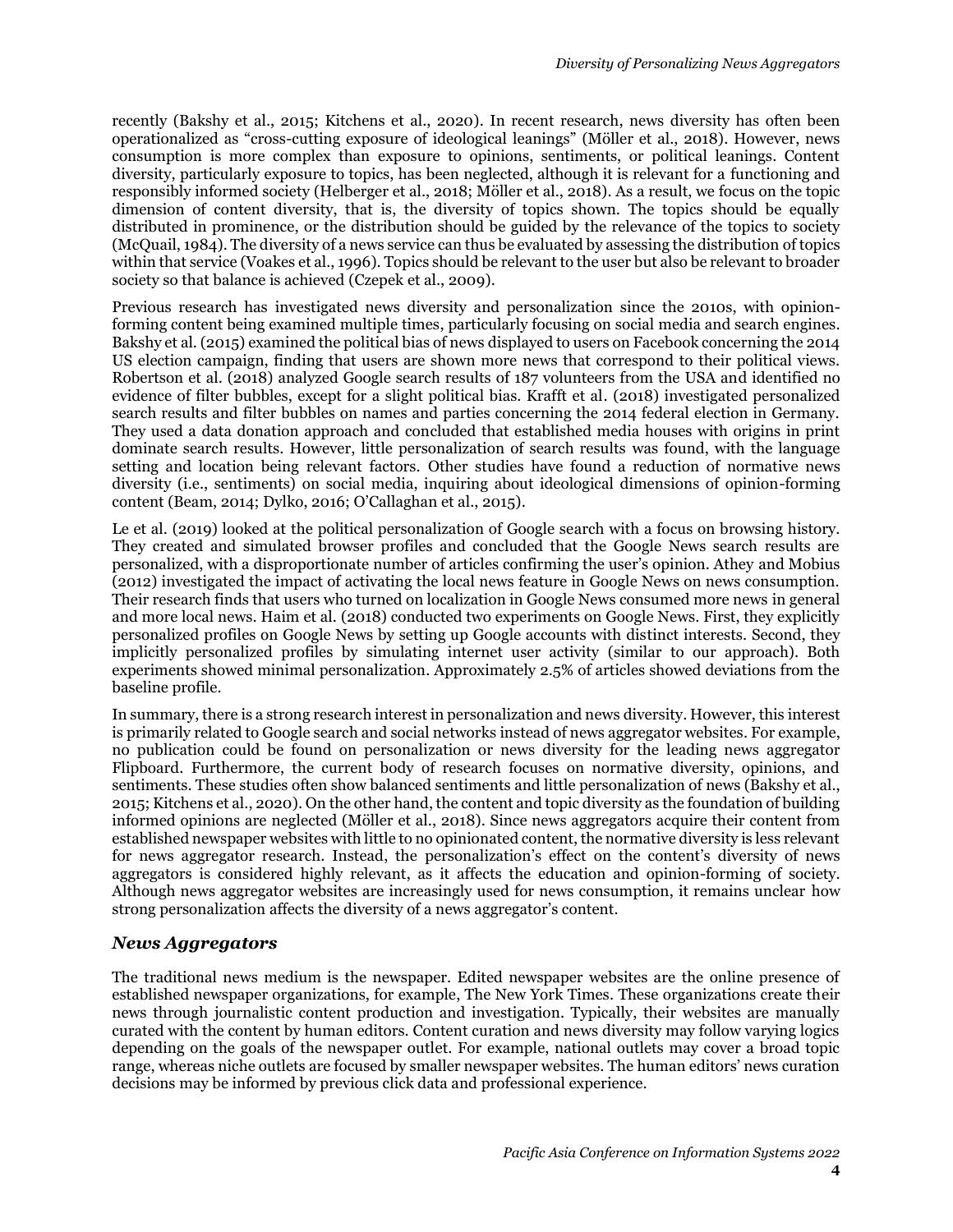News aggregators are news services that combine journalistic content from different third-party sources and make it available to the user (Chowdhury & Landoni, 2006). Sources include established newspaper websites from different domains and potentially countries. Beyond journalistic sources, news aggregators may, in rare cases, provide alternative news sources such as blogs (Schweiger et al., 2019). The aggregated news content is detached from its original context and rearranged in a new form. As a result, the original creators' goals, for example, neutrality or the journalistic quality, may be neglected in the process (Schweiger et al., 2019). Furthermore, the news diversity and topic arrangement from the original context of the news presentation are lost. News aggregators typically do not have a business relationship with the content creators whose content they link to (Athey & Mobius, 2012). The news used by news aggregators either come from an RSS feed deposited by the publisher (Flipboard, 2021b) or are retrieved using web scrapers. Web scrapers automatically extract information from the sourced websites to identify news articles. News aggregators typically follow an ad-based freemium business model. The free version contains advertisements that users can get rid of by buying a premium pass. Sometimes the premium pass includes extra features such as granular control of the displayed news collection.

Given the plethora of available news content on the internet, users are overwhelmed, and news aggregators see personalization as a potential remedy to keep users engaged. Therefore, an increasing number of people consume personalized news on the internet. Yet, there is a dearth of research into how personalization may, or may not, lead to a lacking diversity for news aggregators. Due to personalization and removing the news content from its original context, news diversity could be impaired (Chowdhury & Landoni, 2006). No or little personalization can lead to irrelevant news and overload. The right extent of news personalization has positive effects, such as a better fit between information needs and news content. Too much personalization can stifle news diversity and cause filter bubbles, which polarize society, among other adverse effects (Kitchens et al., 2020; McQuail, 1984). However, most news aggregator companies publish little or no information about how their personalization systems work. This opacity has led to personalized news often being criticized in the literature (Riemer & Peter, 2021). Independent studies are required to assess personalization and its effect on news diversity for the news aggregators' 'secret' algorithms.

Since the news aggregators' business model is based on ad revenue, they have a financial interest in maximizing users' length of stay and their click-through rate. To increase the length of stay, some news aggregators rely on personalization to curate the collection of news displayed to the user (Riemer & Peter, 2021). The premise is that more relevant news content increases the users' length of stay and click-through rate. To this end, Claussen et al. (2019) have shown that algorithmic personalization may have better economic returns than manual editing by humans. Recommender systems are used to implement this personalization, tracking and collecting user data to create rich user profiles with inferred interests (Thurman & Schifferes, 2012). Using these inferred interests, the news aggregators try to personalize the news content as much as possible to provide a narrow fit to the users' information needs and maximize their length of stay (Bodó et al., 2019). Consequently, we hypothesize that accessing the news aggregator's website with a personalized browser profile leads to less diverse news content than accessing the news aggregator's website with a baseline or non-personalized profile.

#### **Hypothesis 1: Personalization decreases news diversity on news aggregator websites compared to a non-personalized baseline.**

Since there exists no previous research quantifying news topic diversity on news aggregator websites, we decided to use established newspaper websites as a comparison baseline. We compare the news aggregator websites with a national and a local news website where the news content is edited and manually curated by humans. These websites do not personalize their news content for their users<sup>1</sup> (Claussen et al., 2019). Nevertheless, large editorial teams for national newspapers can present a broad diversity of news topics. Like national newspapers, news aggregators cater to a broad audience and present diverse topics for new users due to the cold start problem. Only through personalization do news aggregators achieve a better fit between information needs and the curation of news topics, identifying the narrow personal interests of users (Bodó et al., 2019). Against the theoretical backdrop on filter bubbles and the news aggregator companies' interest in maximizing their users' length of stay, it is likely that the personalization by news aggregator websites leads to less news diversity compared to established newspaper websites. We

<sup>1</sup> We acknowledge that some websites use A/B testing, and editors may use data analysis for deciding on the news curation.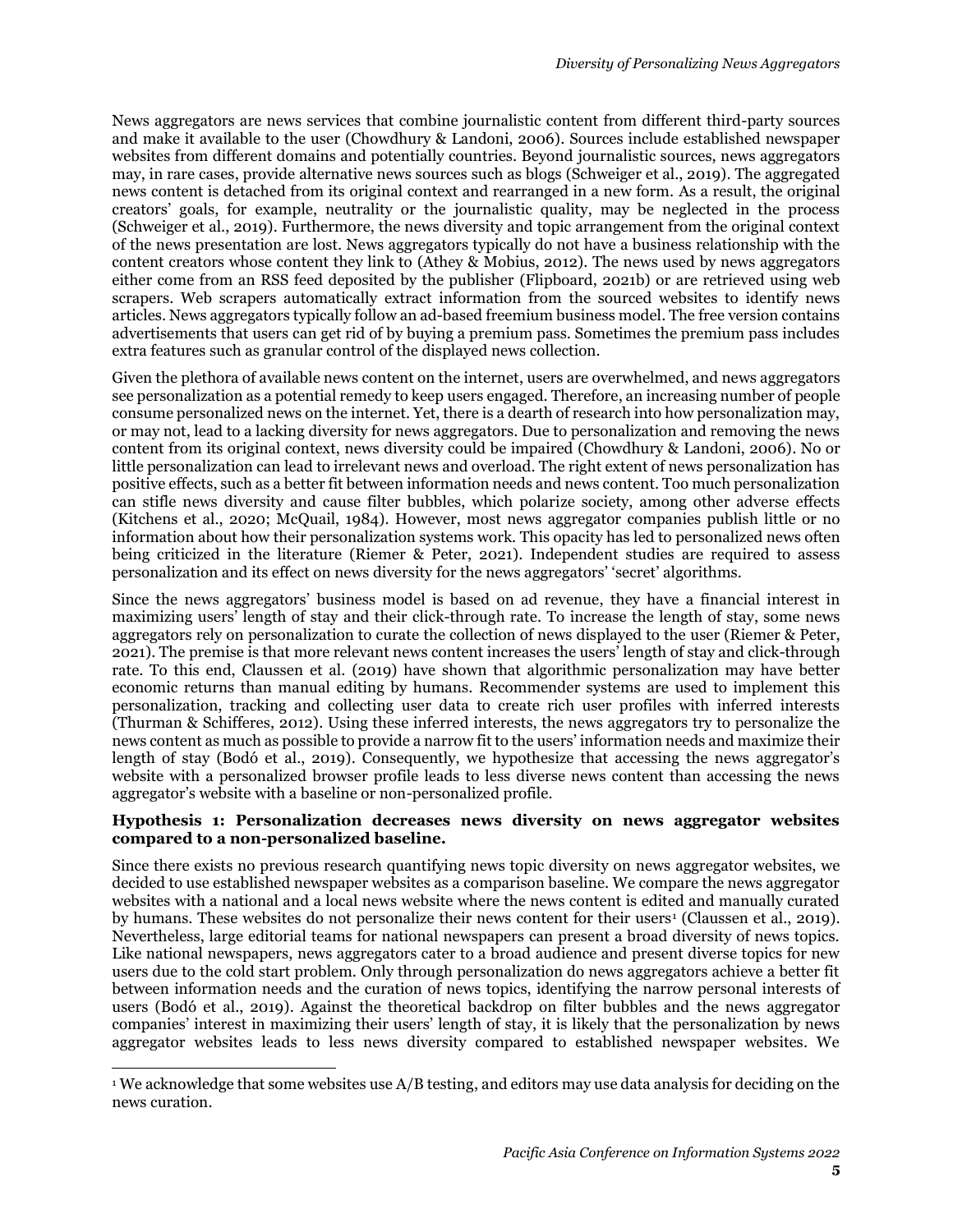hypothesize that the news diversity on news aggregator websites for personalized browser profiles is lower than those for edited newspaper websites.

#### **Hypothesis 2: Personalization decreases news diversity on news aggregator websites compared to edited newspaper websites.**

# **Methods**

We conducted an online experiment that measured and tested news diversity across personalizing news aggregator websites and compared the results to edited newspaper websites. We chose Google News and Flipboard for news aggregator websites, as they are popular websites that represent two extreme cases of news aggregator websites: weakly and strongly personalizing. [Figure 1](#page-6-0) shows the layout of both websites. We chose two edited newspaper websites that are well established in Germany and known for neutral and broad news coverage, thus making for a good baseline. In the following, we first describe our case and the selected news websites before outlining the experimental setup in more detail. The experimental setup consisted of two phases. The first phase concerned the data collection and included creating the browser profiles and personalizing the simulated browser profiles. Then, the news websites were queried, and the news articles were scraped. The second phase concerned the analysis, which included coding all retrieved news articles for their topics, and lastly, running the statistical analysis on news diversity.

## *Case Description*

**Google News** is the news aggregator from Google that was released in 2003. Google News includes three offerings: the iOS app, the Android app, and the Google News website. In the literature, the "News" section of Google Search is also referred to as "Google News Search" (Le et al., 2019). However, Google only addresses the search on the Google News website in the Google News Help, which can be used to search for topics, sources, and location (Google, 2021a). This paper focuses on the home page of the news aggregator, titled "Top Stories", as it is assumed that most users use this to consume their news. In addition to the home page, Google News includes a personalized "for me" section, different subject areas on topics such as news with different local references (world news, national news, and local news), and features to follow news of interest. Google News was chosen as an example of a service with relatively little personalization for several reasons. First, previous research concluded that Google News shows little personalization in various places, specifically the Google News home page (Haim et al., 2018; Le et al., 2019). Furthermore, Google describes that only the for me section is personalized for the logged-in user, and the other sections are shown to all users (Google, 2021b). We, therefore, use Google News as a weakly personalizing news aggregator.

**Flipboard** is a news aggregator from the US that was first released as an iPad app in 2010 (Luna-Nevarez & McGovern, 2018). Nowadays, Flipboard is available as a website, iOS, Android, and Windows app. Again, the news service's home page, titled "FOR YOU", is examined. In addition to this, the "Daily Edition" is available, which displays articles on various topics and areas, such as national news, business, sports, or entertainment. A central feature of Flipboard is the following of subject areas, news channels, individuals, or magazines. Users and news channels can share magazine articles with other users (Flipboard, 2021c). Flipboard was chosen as an example of strongly personalizing aggregators because it is one of the most used news aggregators in Germany, and personalization is at the forefront of Flipboard's marketing (Flipboard, 2021a). Flipboard continues to develop features for its personalization algorithm (Flipboard, 2018). The greater focus on personalization compared to Google News is evident in the structure of the website. When creating an account, the user is asked to select interests from a set of available topics. Flipboard's home page is the "For Me" page. We, therefore, use Flipboard as a strongly personalizing news aggregator.

We choose to compare the personalization of the news aggregator websites to a baseline of **two manually editorialized newspaper websites**. The limited sizes of their editorial teams constrain the breadth of topics the edited newspaper website can address. To make baseline comparisons contingent on the size of the editorial team, we choose one national and one local newspaper. Both newspapers are known for their broad news coverage. The **national newspaper** website belongs to a weekly newspaper, with more than 500,000 print copies sold per week. Their online news portal is split from the print edition, and the online team has more than 160 paid editors who provide the news. They cover all topics from politics, sports, culture, arts, travel, and events to science, tech, food, and more. The **local newspaper** website belongs to a daily newspaper, with around 100,000 print copies sold per week. The company employs around 100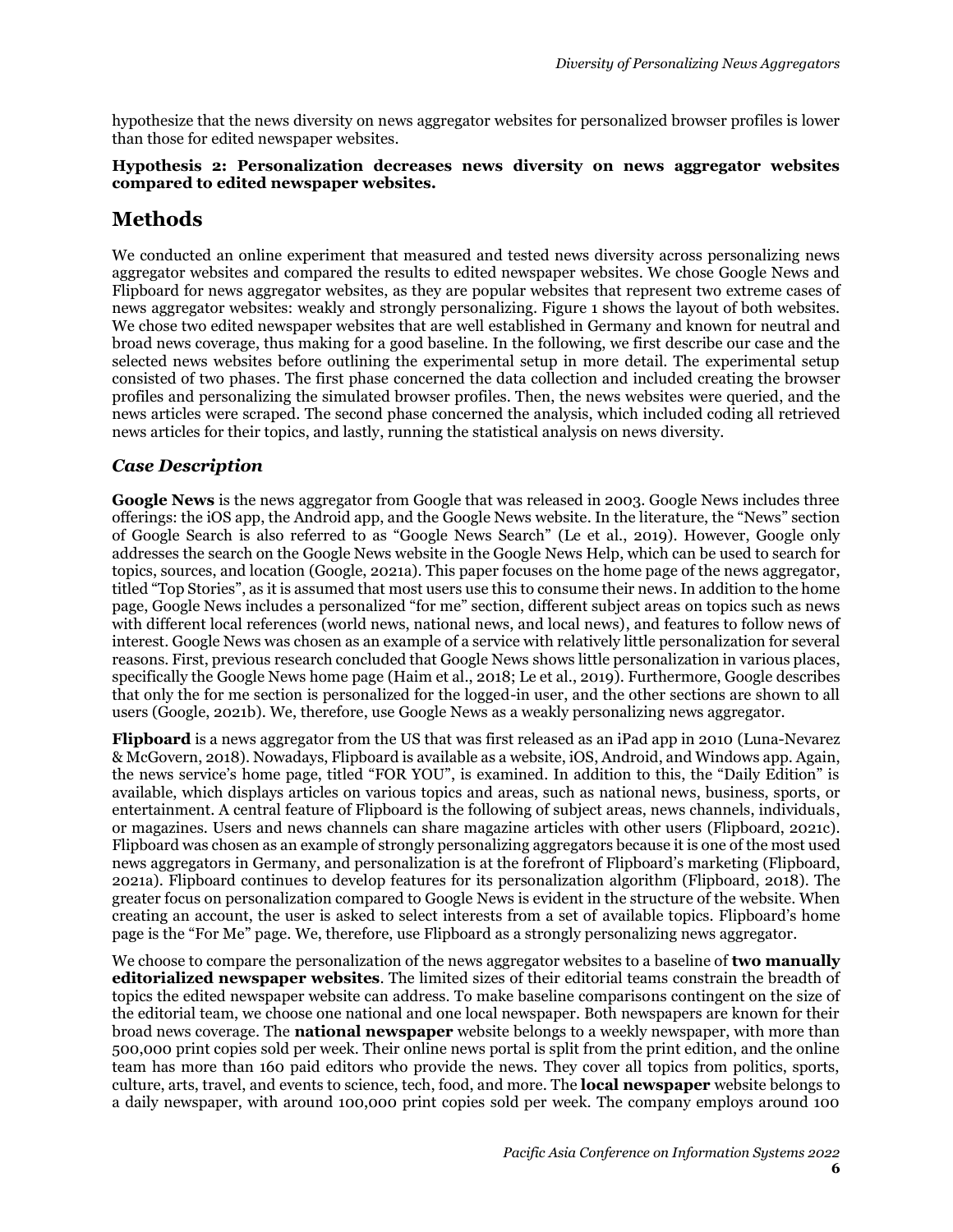editors that curate the news for both the online and print edition. The local newspaper covers both superregional content as well as local content.



## <span id="page-6-0"></span>*Data Collection (Phase 1)*

Previous research into personalization has made use of three prominent data collection approaches. First, researchers have used virtual machines with different profiles and then manually downloaded and coded the website content (e.g., Haim et al., 2018). Second, researchers call for data donations and crowdsource the data, resulting in a set of distinct, real profiles (e.g., Krafft et al., 2018; Robertson et al., 2018). Third, researchers make use of automated browser instrumentation (e.g., Le et al., 2019). We chose automated browser instrumentation for our study because it is highly controlled and scalable.

We developed four theoretically grounded, idealistic user descriptions based on studies about German society to ensure that the simulated profiles are comparable to real users. These descriptions inform how the browser profiles are personalized (Brenke & Kritikos, 2017; Mahrt & Begenat, 2013). The relevant attributes of these user descriptions include the sociodemographic attributes of gender, age, income, education level, political party, news preferences, and topical interests, and the technical attributes include operating system and browser. These attributes have previously shown to be relevant for personalization in the context of news (e.g., Haim et al., 2018; Le et al., 2019) and in more general contexts such as price discrimination (e.g., Badmaeva & Hüllmann, 2019; Klein & Hüllmann, 2018). The profiles are depicted in [Table 1.](#page-7-0)

The browser profiles were personalized both explicitly and implicitly to capture both effects. For the explicit personalization, we manually selected the respective topical interests referencing the idealistic user descriptions on the Google News and Flipboard websites for each profile. Implicit personalization infers user interests by tracking the user's internet activities across multiple websites, for example, via cookies or browser fingerprinting (Kristol, 2001; Röttgen, 2018). Hence, we programmed our bot to simulate user activity by accessing the websites Google, YouTube, Amazon, eBay, and Flipboard. The access was designed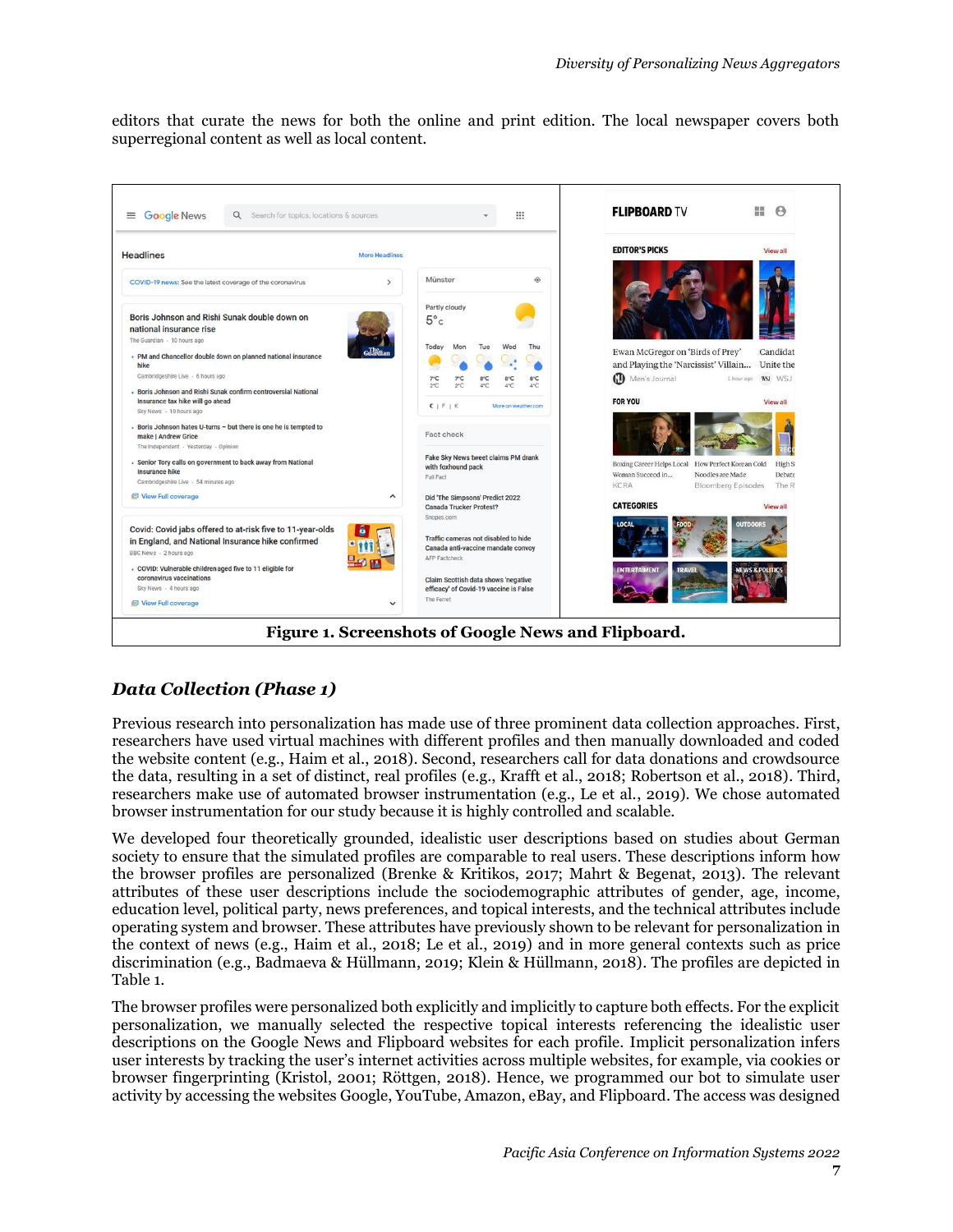to randomly select and interact with content (reading articles, viewing youtube videos, scrolling through websites, and following links) based on keywords derived from the defined attributes in the idealistic user descriptions. We included realistic delays, mouse movements, and devised a time schedule depending on the idealistic user description (some interactions in the morning, during the day, at night) to mimic human behavior. We also changed the user-agent in the browser profile to reflect the two technical attributes.

|                                 | Profile 1:<br>"Teacher"                  | Profile 2:<br>"Economist" | Profile 3:<br>"Student" | Profile 4:<br>"Nurse" |  |  |
|---------------------------------|------------------------------------------|---------------------------|-------------------------|-----------------------|--|--|
| <b>Gender</b>                   | Male                                     | Male                      | Female                  | Female                |  |  |
| Age                             | 30                                       | 50                        | 18                      | 40                    |  |  |
| Location                        | Germany                                  | Germany                   | Germany                 | Germany               |  |  |
| Income                          | above average                            | above average             | average                 | below average         |  |  |
| Education                       | master diploma                           | master diploma            | bachelor diploma        | high school           |  |  |
| <b>Political leaning</b>        | left, social                             | center, conservative      | no interest             | no interest           |  |  |
| News orientation local          |                                          | international             | none                    | boulevard             |  |  |
| <b>Interests</b>                | environment and<br>sustainbility, social | finance, money            | fashion, fitness        | cooking, covid        |  |  |
| <b>Operation</b><br>system      | Windows, Chrome 89                       | Mac OS X, Chrome<br>89    | Windows, Firefox<br>86  | Windows,<br>Chrome 80 |  |  |
| Table 1. The user descriptions. |                                          |                           |                         |                       |  |  |

<span id="page-7-0"></span>As illustrated in [Figure 2,](#page-7-1) we have four simulated profiles in total for Google News and Flipboard, which are personalized according to the previous explanation. We have four separate baseline profiles, one for each website, which are not personalized. The non-personalized profiles are created empty without any cookies, internet activity history, or any existing state, except for creating a new Flipboard or Google News account, respectively. Our bot loads the correct browser profile and then queries the home page of each website under study. Then the scraper identifies all news articles on each home page, follows the links, downloads all news articles, and stores them on our server. The experiment was conducted over five days in March and April 2021. It started on the first day with personalizing the profiles  $(t=1)$  and continued with accessing and extracting the news articles from day three until the last day ( $t=3$  until  $t=5$ , cf. [Figure 2\)](#page-7-1). Afterward, the coding and analysis were conducted.



<span id="page-7-1"></span>The bot and the scraper are developed in python based on the selenium browser instrumentation framework. It uses the firefox geckodriver, as firefox is a common browser. Selenium executes all javascript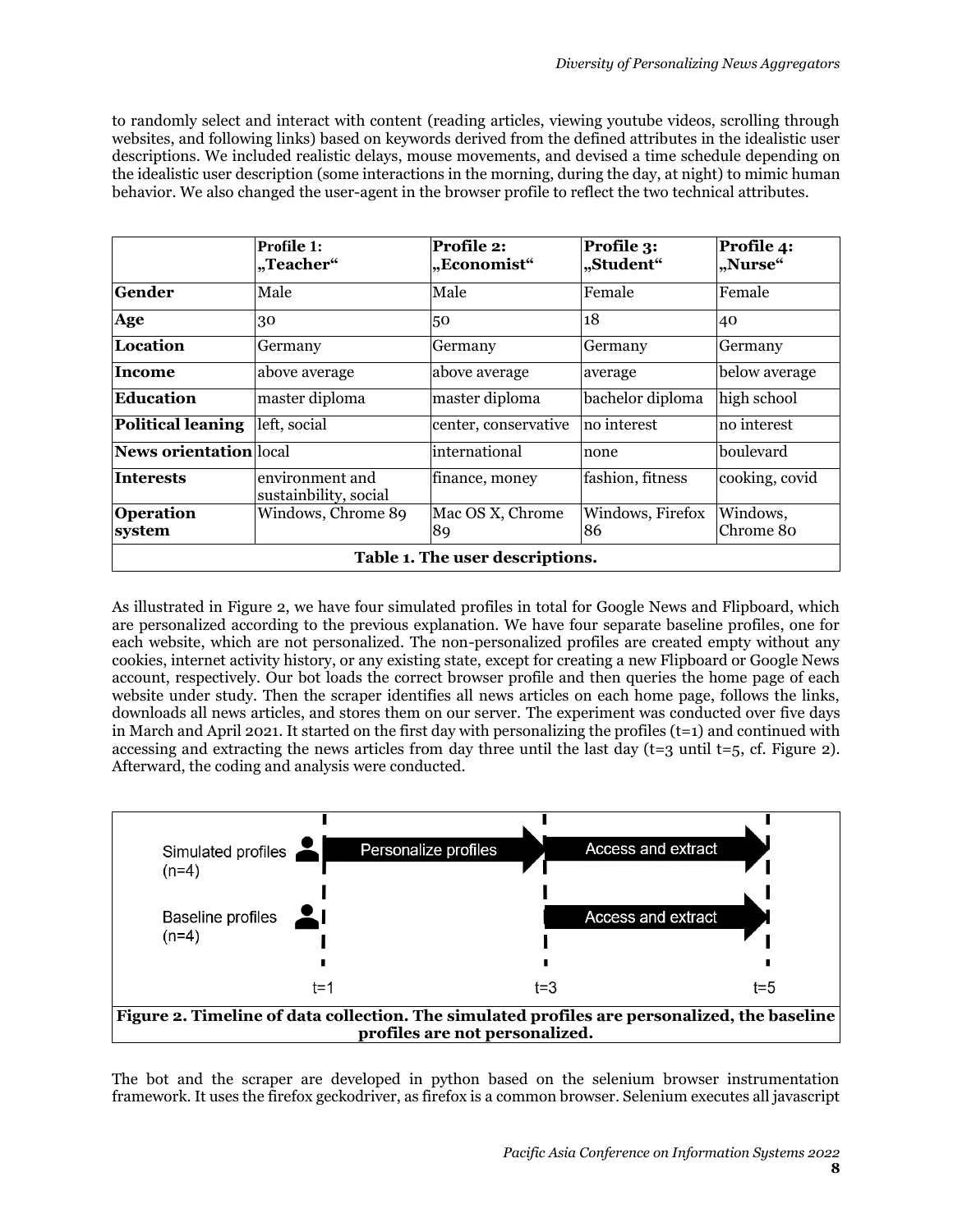and stores all cookies. The news articles are stored in mongodb. Each query is run within a docker container that only contains the browser, the selenium instrumentation, and the respective firefox browser profile. In the European Union, you must accept cookies, which we automated by bundling each firefox instance with a browser plugin called "I don't care about cookies".

#### *Analysis (Phase 2)*

Manipulating the level of personalization is achieved by selecting the respective browser profile. Hence, the intervention is binary, that is, using a simulated profile (=personalized), or using a baseline profile (=not personalized). All retrieved articles were then coded for their topic by the authors of this manuscript. We coded for a primary topic (n=12, cf. [Table 2\)](#page-9-0) and additionally for subtopics (n=60) to test the robustness of our analysis. Coding of the topics was performed by either adopting the news category of the news website – if available – or by determining a code intuitively through the research team. The coding procedure followed the guidelines by Kuckartz (2014) and the coded topics represented common news topics in the media (Newman et al., 2021).

For the subsequent statistical analysis, we pooled the different personalized profiles to calculate an average treatment effect of personalization. We removed all COVID articles as they biased the diversity due to being overly represented. We also removed articles that were blocked by a paywall because only a fraction of users in Germany pay for online news (Newman et al., 2021). From the remaining news articles, we calculated the news topic diversity. We chose the Shannon index as diversity measure because it is a widely used measure for assessing news diversity and the relative occurrence of topics (Möller et al., 2018). The Shannon diversity is widely used because it measures the entropy of a set of news topics, that is, how "surprising" the average occurrence of a topic is. It accounts for how evenly distributed the topics are in the sample (Morris et al., 2014). The Shannon diversity index *diversity* for each home page is calculated as follows:

diversity = 
$$
-\sum_i p_i \ln(p_i)
$$
 with  $p_i = \frac{n_i}{N}$ 

where,  $p_i$  denotes the proportional frequency of topic *i* relative to the total number of topics across all websites N. The index is then normalized by dividing through  $ln(N)$  (Oksanen et al., 2020; Shannon, 1948).

To test our two hypotheses, we computed four fixed effects regression models, estimating the effects of personalization on news diversity for both news aggregators (Angrist & Pischke, 2009). Since the data collection occurred over multiple days, we controlled for time as a confounding effect and modeled a fixed effect for the variable days (Hanck et al., 2021). The model specification is:

*diversity*<sub>it</sub> = 
$$
\beta_0 + \beta_1
$$
 *personalization*<sub>it</sub> +  $\beta_2$ *day*<sub>t</sub> +  $\epsilon_{it}$ 

where, diversity is the Shannon diversity index, personalization<sub>it</sub> is a dummy variable whether the profile is personalized or not,  $day_t$  is the unobserved effect of time, and  $\epsilon_{it}$  is the error term.

The four models compare:

- 1. Google News personalized profile versus Google News baseline (hypothesis 1),
- 2. Flipboard personalized profile versus Flipboard baseline (hypothesis 1),
- 3. Google News personalized profile versus national and local news baselines (hypothesis 2),
- 4. Flipboard with personalized profile versus national and local news baselines (hypothesis 2).

Prior to each estimation, the data was filtered to include only the relevant news articles for comparison. The nonrelevant news articles were simply excluded for the respective estimations. For example, model (1) includes only data from Google News; or for example, model (3) only includes data from the personalized Google News profile, the national, and the local news baselines, but no data from the baseline Google profile or any of the Flipboard profiles.

All models were estimated using base R v4.1.1. The source code for both the bot and the statistical analysis and the data are available for reproducing the results on our GitHub [\(https://github.com/johuellm/news](https://github.com/johuellm/news-aggregators)[aggregators\)](https://github.com/johuellm/news-aggregators).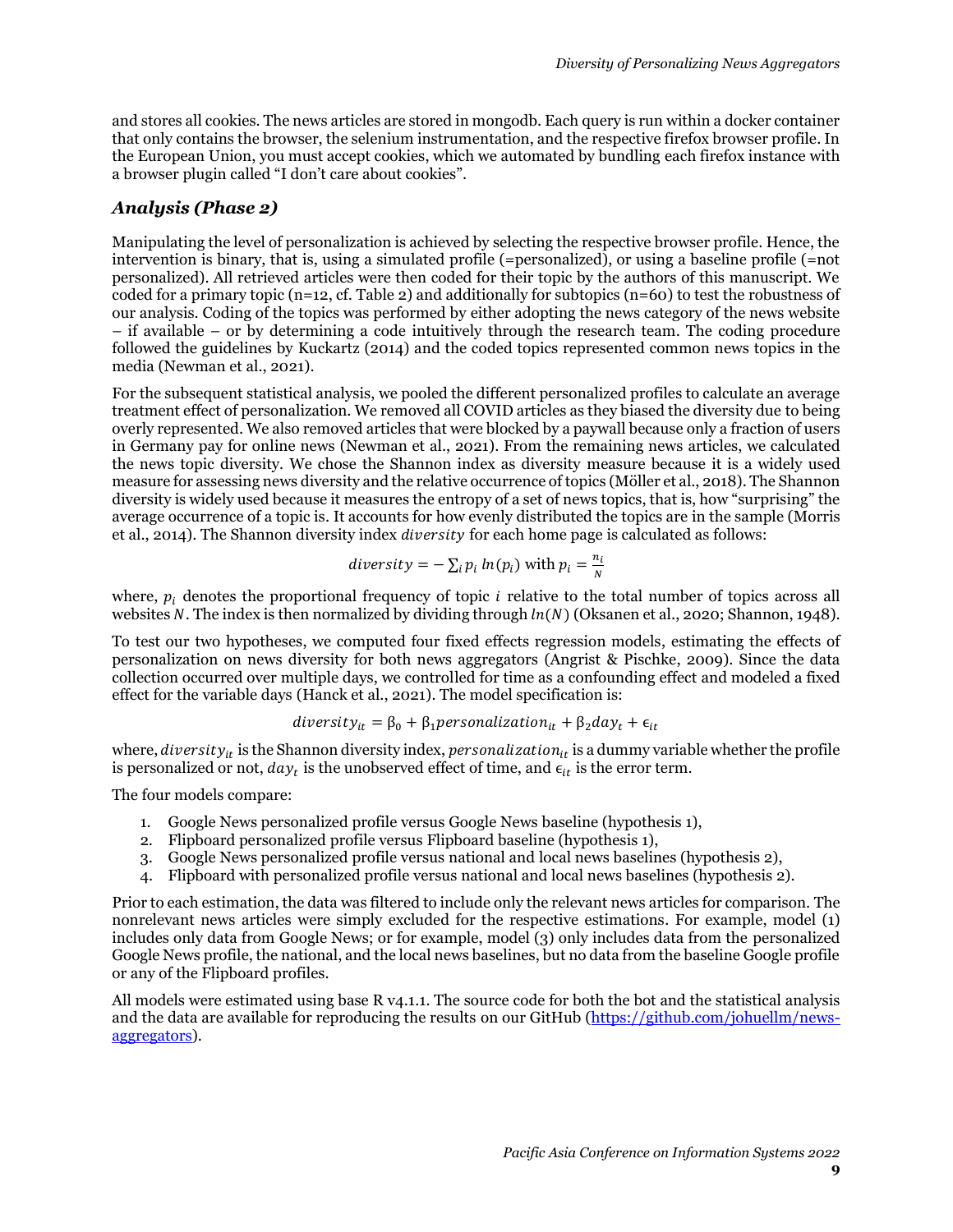# **Results**

In total, we retrieved 3229 news articles from four websites [\(Table 2\)](#page-9-0). The news articles were identified from 77 different home pages for which diversity scores have been calculated [\(Table 3\)](#page-9-1). Google News shows about twice as many articles on the home page as Flipboard. Therefore, about twice as many articles from Google News were retrieved. The numbers for the simulated profiles in [Table 2](#page-9-0) are roughly double the numbers of the baseline profiles because the number for simulated profiles includes the news articles for both Google News and Flipboard, respectively. The distribution of coded topics shows that the news websites are dominated by news content related to the COVID pandemic.

| <b>Variable</b> | <b>Levels</b>                       | n    | %      | Cum.%  | <b>Variable</b> | <b>Levels</b> | n    | %           | Cum.%  |
|-----------------|-------------------------------------|------|--------|--------|-----------------|---------------|------|-------------|--------|
| Source          | Flipboard                           | 826  | 25.60  | 25.60  | Topic           | Other         | 373  | 11.60       | 11.60  |
|                 | <b>Google News</b>                  | 1898 | 58.80  | 84.40  |                 | COVID         | 1017 | 31.50       | 43.10  |
|                 | <b>National News</b>                | 265  | 8.20   | 92.60  |                 | Economics     | 263  | 8.10        | 51.20  |
|                 | <b>Local News</b>                   | 240  | 7.40   | 100.00 |                 | Health        | 45   | 1.40        | 52.60  |
|                 |                                     | 3229 | 100.00 |        |                 | Leisure       | 429  | 13.30       | 65.90  |
| Profile         | Simulated 1                         | 562  | 17.40  | 17.40  |                 | Culture       | 120  | 3.70        | 69.60  |
|                 | Simulated 2                         | 536  | 16.60  | 34.00  |                 | Social        | 114  | 3.50        | 73.10  |
|                 | Simulated 3                         | 541  | 16.80  | 50.80  |                 | <b>Sports</b> | 158  | 4.90        | 78.00  |
|                 | Simulated 4                         | 508  | 15.70  | 66.50  |                 | Crime &       | 77   | 2.40        | 80.40  |
|                 | Baseline (Flipboard)                | 178  | 5.50   | 72.00  |                 | Accidents     |      |             |        |
|                 | <b>Baseline (Google News)</b>       | 399  | 12.40  | 84.40  |                 | Tech          | 134  | 4.20        | 84.60  |
|                 | <b>Baseline (National News)</b>     | 265  | 8.20   | 92.60  |                 | Politics      | 469  | 14.50       | 99.10  |
|                 | <b>Baseline (Local News)</b>        | 240  | 7.40   | 100.00 |                 | Science       | 30   | 0.90        | 100.00 |
|                 |                                     | 3229 | 100.00 |        |                 |               |      | 3229 100.00 |        |
|                 | Table 2. Summary of collected data. |      |        |        |                 |               |      |             |        |

<span id="page-9-0"></span>

|                                           | n  | <b>Mean</b> | St.dev. | <b>Variance</b> | <b>Median</b> | Min  | <b>Max</b> |
|-------------------------------------------|----|-------------|---------|-----------------|---------------|------|------------|
| Flipboard                                 | 28 | 0.62        | 0.15    | 0.023           | 0.66          | 0.29 | 0.85       |
| <b>Google News</b>                        | 25 | 0.62        | 0.13    | 0.017           | 0.59          | 0.45 | 0.89       |
| National News                             | 12 | 0.77        | 0.06    | 0.004           | 0.77          | 0.70 | 0.88       |
| <b>Local News</b>                         | 12 | 0.60        | 0.08    | 0.006           | 0.64          | 0.43 | 0.69       |
| Table 3. Summary statistics of diversity. |    |             |         |                 |               |      |            |

<span id="page-9-1"></span>

|                                               | <b>Google News</b> | Flipboard | <b>National News</b> | <b>Local News</b> |  |  |
|-----------------------------------------------|--------------------|-----------|----------------------|-------------------|--|--|
| <b>Google News</b>                            | 1.00               | $-0.16$   | $-0.24$              | $-0.11$           |  |  |
| Flipboard                                     | $-0.16$            | 1.00      | 0.25                 | 0.02              |  |  |
| <b>National News</b>                          | $-0.24$            | 0.25      | 1.00                 | $-0.01$           |  |  |
| <b>Local News</b>                             | $-0.11$            | 0.02      | $-0.01$              | 1.00              |  |  |
| Table 4. Bivariate correlations of diversity. |                    |           |                      |                   |  |  |

<span id="page-9-2"></span>The distributions of the Shannon diversity indices for each website are displayed in [Table 3.](#page-9-1) The edited news websites vary only a little in diversity. The two personalizing news aggregator websites have more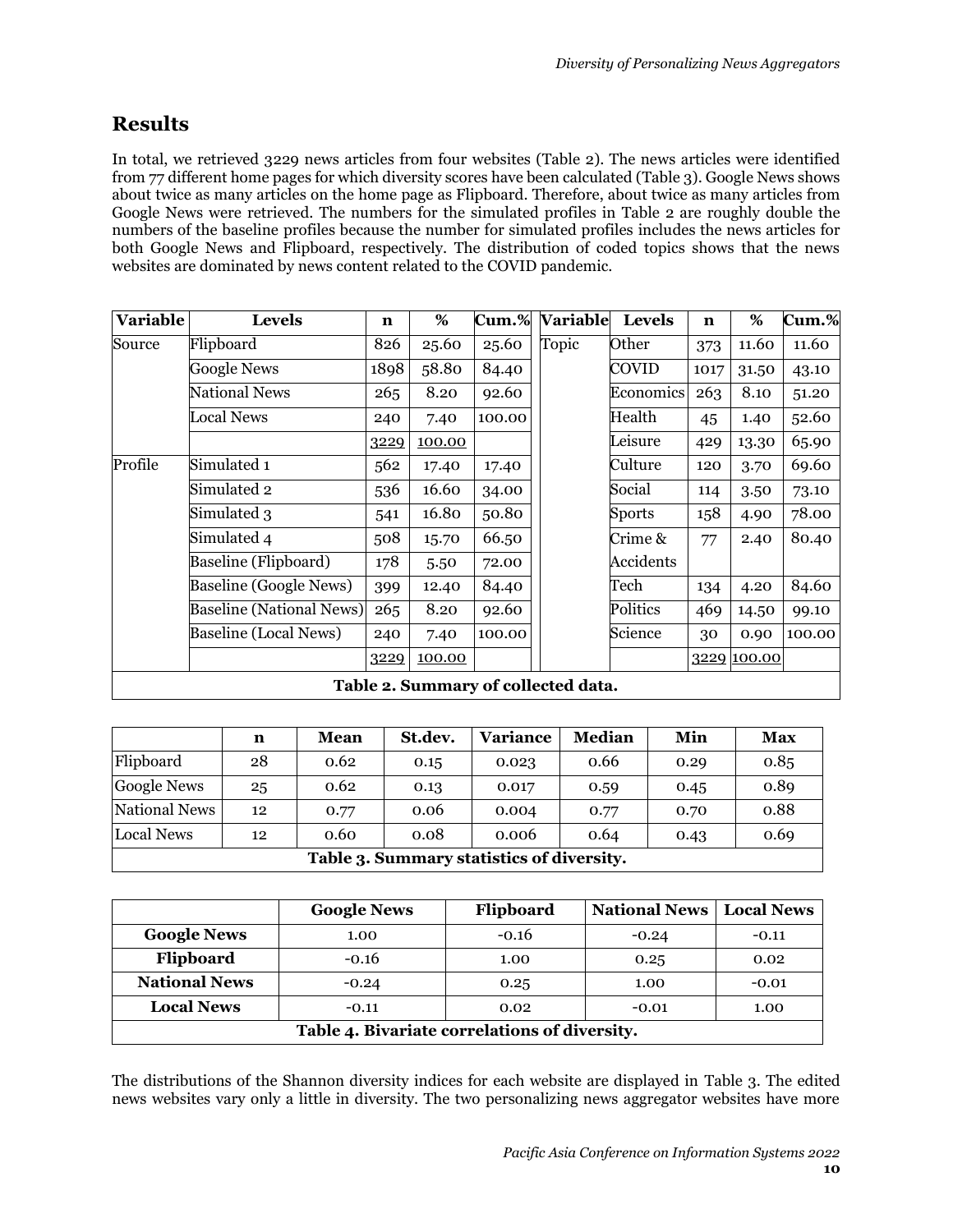variance in diversity because the statistic includes both the baseline and the personalized profiles. The bivariate correlations of diversity indices across the four websites are depicted in [Table 4.](#page-9-2) The table shows no strong correlation, as all values are below or equal to 0.25. None of the correlations is significant.

|                                                                                                                                       | <b>Google News</b>           | <b>Google News</b>                  | Flipboard                    | Flipboard                    |  |  |
|---------------------------------------------------------------------------------------------------------------------------------------|------------------------------|-------------------------------------|------------------------------|------------------------------|--|--|
|                                                                                                                                       | Shannon-<br><b>Diversity</b> | <b>Shannon-</b><br><b>Diversity</b> | Shannon-<br><b>Diversity</b> | Shannon-<br><b>Diversity</b> |  |  |
| <b>Baseline</b>                                                                                                                       | $0.4961(0.0266)$ **          | $0.4734(0.0225)$ **                 | $0.7193(0.0662)^{\dagger}$   | $0.6938(0.0703)^{\dagger}$   |  |  |
| <b>Simulated</b>                                                                                                                      | $0.5849(0.0119)$ ***         | $0.5622(0.0186)$ ***                | $ 0.5944(0.0307)$ ***        | $0.5762(0.0693)$ ***         |  |  |
| <b>Day Fixed Effect</b>                                                                                                               | no                           | yes                                 | no                           | yes                          |  |  |
| R <sup>2</sup>                                                                                                                        | 0.38                         | 0.63                                | 0.12                         | 0.21                         |  |  |
| <b>F</b> Statistic                                                                                                                    | $11.18$ (df=1;18)**          | $6.40$ (df=4;15) <sup>**</sup>      | $3.56$ (df=1;26)             | $0.92$ (df=6;21)             |  |  |
| (Values are unstandardized coefficients; standard errors are in parentheses; $tp < 0.1$ ; *p $< 0.05$ ; **p $< 0.01$ ;<br>$**p<0.001$ |                              |                                     |                              |                              |  |  |
| Table 5. Fixed effects model specification for hypothesis 1.                                                                          |                              |                                     |                              |                              |  |  |

<span id="page-10-0"></span>We report the results of the two model fits (1, 2) for hypothesis 1 in [Table 5.](#page-10-0) The results show that the simulated personalized Google News profile reaches 8.88% higher diversity than the Google News baseline profile. A Welch two-sample t-test shows that the difference is statistically significant (t(4.57) = 3.31, p < 0.05). Conversely, the simulated Flipboard profile has 12.49% lower diversity compared to the Flipboard baseline profile. Although the regression coefficient for the mean is only significant at the p<0.10 level, a Welch two-sample t-test shows that the difference is statistically significant  $(t(23.81) = -3.53, p < 0.01)$ . It is interesting to note that, despite the inverted direction of change in means for the two websites, both personalized profiles for Google News and Flipboard end up at a mean diversity with a difference of <1%. Controlling for day fixed effects did not lead to a meaningful change in the estimated coefficients but improved the quality of the model fit.

<span id="page-10-1"></span>

|                                                                                                                | <b>Google News</b>                  | <b>Google News</b>           | Flipboard                           | Flipboard                     |  |  |
|----------------------------------------------------------------------------------------------------------------|-------------------------------------|------------------------------|-------------------------------------|-------------------------------|--|--|
|                                                                                                                | <b>Shannon-</b><br><b>Diversity</b> | Shannon-<br><b>Diversity</b> | <b>Shannon-</b><br><b>Diversity</b> |                               |  |  |
| <b>Baseline</b>                                                                                                | 0.5973(0.0240)                      | 0.5834(0.0260)               | 0.5973(0.0440)                      | 0.5895(0.0449)                |  |  |
| (Local News)                                                                                                   |                                     |                              |                                     |                               |  |  |
| <b>Baseline</b>                                                                                                |                                     |                              |                                     |                               |  |  |
| (National<br>News)                                                                                             | $0.7730(0.0240)$ ***                | $0.7590(0.0260)$ ***         | $0.7730(0.0440)$ ***                | $0.7651(0.0449)$ ***          |  |  |
| <b>Simulated</b>                                                                                               | $0.5849(0.0157)$ ***                | $0.5782(0.0251)$ ***         | $0.5944 (0.0261)$ ***               | 0.5918<br>$(0.0477)$ ***      |  |  |
| <b>Day Fixed</b><br><b>Effect</b>                                                                              | no                                  | yes                          | no                                  | yes                           |  |  |
| R <sup>2</sup>                                                                                                 | 0.66                                | 0.70                         | 0.30                                | 0.37                          |  |  |
| <b>F</b> Statistic                                                                                             | $35.61$ (df=2;37)***                | $10.54$ (df=7;32)***         | $9.28$ (df=2;43)***                 | $3.12$ (df=7;38) <sup>*</sup> |  |  |
| (Values are unstandardized coefficients; standard errors are in parentheses; *p<0.05; **p<0.01;<br>***p<0.001) |                                     |                              |                                     |                               |  |  |
| Table 6. Fixed effects model specification for hypothesis 2.                                                   |                                     |                              |                                     |                               |  |  |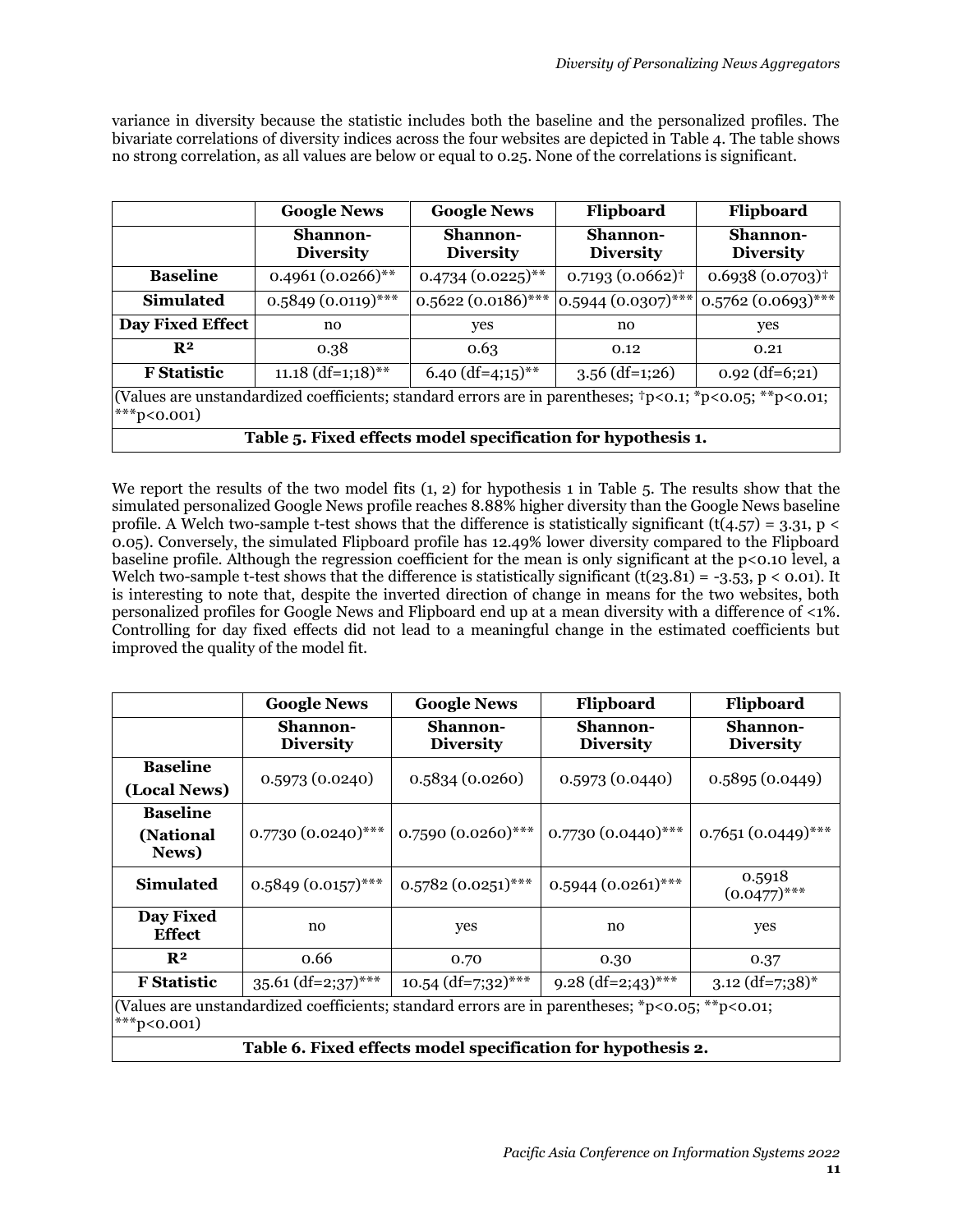The results of the two model fits (3, 4) for hypothesis 2 are reported in [Table 6.](#page-10-1) Comparing the simulated personalized Google News profile diversity to the national news website shows that the national news website has 18% higher diversity than the simulated Google News website. Comparing the simulated Google News profile diversity to the local news website shows that the diversity between the two is similar (<2% difference). A Welch two-sample t-test shows that the comparison with the national news website is statistically significant (t(21.40) = -9.36, p < 0.001). The difference to the local news website is not significant. The comparison results are similar for Flipboard. Compared to the national news website, Flipboard has 17% less diversity, and again no meaningful difference from the local news website diversity (<2%). A Welch two-sample t-test shows that the comparison with the national news website is statistically significant (t  $(28.79) = -4.74$ ,  $p < 0.001$ ), while the difference with the local news website is not.

Since the comparison to the local news baseline is non-significant, we cannot make robust causal inferences about the differences between local news and personalized profiles. It is worth noting that the two baselines, national and local news, respectively, have different diversity means, with local news being closer to the simulated profiles rather than the national news diversity.

#### *Robustness*

We performed multiple robustness checks to increase confidence in the results and ensure that the results were not driven by the design choices of our experiment. We checked if the results were driven by (a) the chosen similarity metric, (b) violated assumptions of the regression analysis, (c) our approach to coding and filtering the topics, or (d) by single simulated profiles.

To check if the choice of our diversity metric caused the results, we repeated all calculations with the Simpsons diversity index instead of the Shannon diversity. The Simpson diversity index is similar to the Shannon index but puts more weight on dominant topics (Morris et al., 2014). The results for both indices remained consistent. Furthermore, we included a day-fixed effect to control for the effect of time. The inclusion of this fixed effect did not change the results. We checked whether there is a linear decrease towards more personalization and less diversity with increasing days. To check this linear relationship, a simple linear regression was fitted, but it showed an insignificant coefficient for the variable days. We also modeled an interaction effect between days and personalization to investigate days as a moderating variable, but the results were inconclusive.

Looking at the assumptions of our regression model estimation, a Shapiro Wilk test showed no evidence for a non-normal distribution of our diversity variable ( $W = 0.976$ , p-value = 0.157). We conducted a Durbin-Watson test, which showed no autocorrelation ( $d = 0.045$ ,  $p = 0.656$ ). The Breusch-Pagan test showed no evidence for heteroscedasticity (bp =  $0.07$ , p =  $0.789$ ). Thus, we assume homogeneity of variance. We used Welch's two-sample t-test to avoid any further issues with heteroscedasticity.

To check the robustness of our coding approach, we repeated all calculations with the coding of subtopics instead of the primary topic. Instead of 12 topics, we used 60 different subtopics. This check eliminated the high diversity of the national news website because this news website was considerably less diverse across subtopics. For example, the subtopics for sports are "skiing, soccer, formula 1, canoeing", and the frequency of subtopics for the national news website is driven only by soccer. The effect is analogous for other topics, which are driven by a few dominant subtopics. Google and Flipboard are more equally distributed across subtopics, thus catering to niche topics more equally. The local news website is somewhere between the national news website and the two news aggregator websites.

We further coded more data for each news article based on the news diversity attributes mentioned in the background section, such as form (information, education, opinion piece), place (international, national, local news), or paywall (yes, no). We explored personalization for these attributes but found no meaningful differences.

To check the influence of COVID articles, we repeated all calculations with COVID articles included. Leaving the COVID articles in the data set reduced the diversity of national news and local news baselines because they focused heavily on COVID. In contrast, Google News and Flipboard – while also having news on COVID – did not focus less on other topics. Including the COVID articles, the difference from simulated to baseline diversity increased consistently in the direction of the effect in the original estimation. Google with the simulated profile was now 12% more diverse than the baseline, whereas Flipboard with the simulated profile was 15% less diverse than the baseline profile.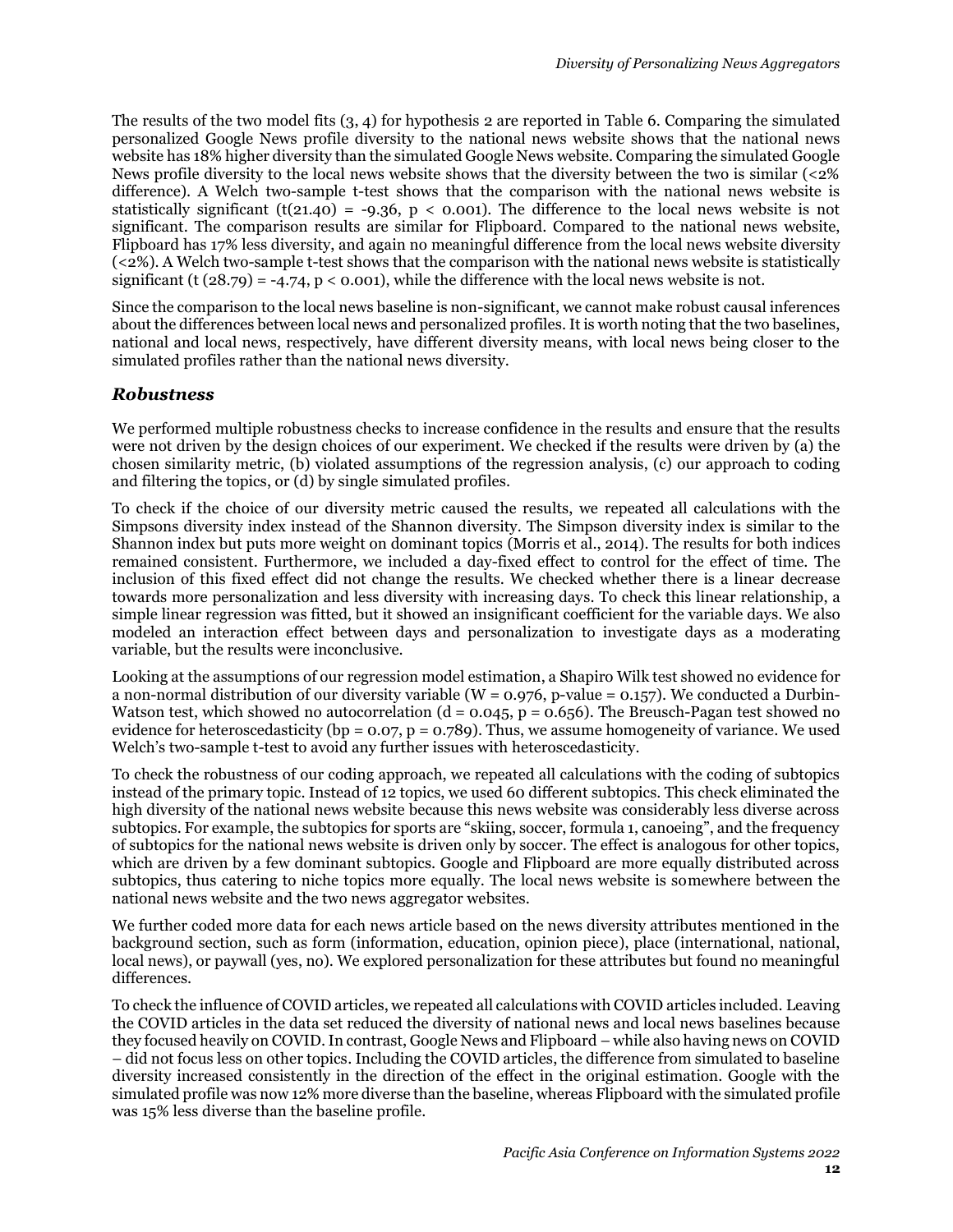We tested the single profiles instead of pooling them for identifying the treatment effect per profile. However, there were no meaningful differences between the profiles, so we stuck with the average treatment effect across all profiles.

# **Discussion**

Our results for Flipboard are intuitive because the personalization leads to less news diversity, as hypothesized. On the contrary, it was surprising that the personalized Google News profile was more diverse than the baseline, conflicting with our hypothesis 1. These effects can be explained by the different mechanisms of how the personalization works for both news aggregator websites (Möller et al., 2018). Due to these websites' secrecy about the mechanisms, these mechanisms were unknown before. The Google News baseline focuses on very few topics. For example, checking the home page of Google News right now (2021-11-12), it only shows COVID-19 and politics as topics. After the personalization, more topics of interest are added, and the news diversity increases. So, for Google News, the mechanism of personalization is additive in that it adds personalized topics to the news website. For Flipboard, it is the opposite. The Flipboard baseline shows topics from across the board (e.g., news, science, entertainment, politics), and the personalization effect is subtractive, that is, it removes the topics irrelevant to the target user. In the end, both simulated profiles end up at a similar level of diversity (<2% difference). As a result, hypothesis 1 is not supported. Although personalization changes the news diversity significantly, it does not necessarily decrease diversity. Instead, personalization may also increase diversity depending on how the baseline home page looks like, as seen for Google News.

Contrary to our hypothesis 2, the diversity of the news aggregator websites with personalized profiles is actually closer to the news diversity of the local newspaper website than compared to the non-personalized baseline profiles of the news aggregators. It remains unclear if this level of diversity is a designed goal by the news aggregator websites or by chance. The national news website has the highest diversity, which is expected as the local newspaper does not have as many staff members as the national news website. They cannot serve such a diverse range of topics. Looking at the subtopics and niche topics, the news aggregator websites may provide more news diversity than the local news website and facilitate broader opinionforming. Hypothesis 2 is not supported, as the effect is more complicated than a simple linear relationship.

## *Contribution to Theory*

We find evidence that personalization affects the diversity of the displayed news collection (Zuiderveen Borgesius et al., 2016). Despite widespread belief, the effect is not as clear as people think. Personalization can lead to both higher and lower news diversity, depending on the baseline and context, for example, the different personalization mechanisms that we identified. Similar suggestions have been put forward by Möller et al. (2018), for which we find empirical evidence. The personalization for Google News increases the diversity of the news collection, whereas for Flipboard, it decreases news diversity.

Beyond the relative change of news diversity, also the absolute level of diversity is relevant. Personalization is a double-edged sword. It can "expand an individual's information consumption by connecting them with a broad range of relevant information", but it can also reinforce filter bubbles and limit the user's access to diverse topics of interest (Kitchens et al., 2020). The result would be exposure to narrow news content, which may polarize a user's opinion-forming. For our sample, filter bubbles through personalization have a negligible effect on users' opinion-forming and education because the level of news diversity after personalization is comparable to that of edited newspaper websites. Since the news diversity after personalization is similar to the national and local news baselines, Google News and Flipboard do not induce more selective bias and distorted display of news than edited newspaper websites. Compared to the small-staffed local newspaper website, which cannot cover as many different topics, a news aggregator website may be a viable alternative and actually be a more diverse news source. Looking at the high diversity of the national news website compared to all other websites is a testament to the national news website and its successful effort to address a broad range of diverse topics.

Ultimately, we argue that the degree of personalization should lead to a **balanced news diversity** (Kitchens et al., 2020; McQuail, 1984). This balance ensures that, on the one hand, personalization should offer interesting and relevant news content to ensure a fit between the information needs and the available news content. On the other hand, personalization should not limit the news collection too strictly that it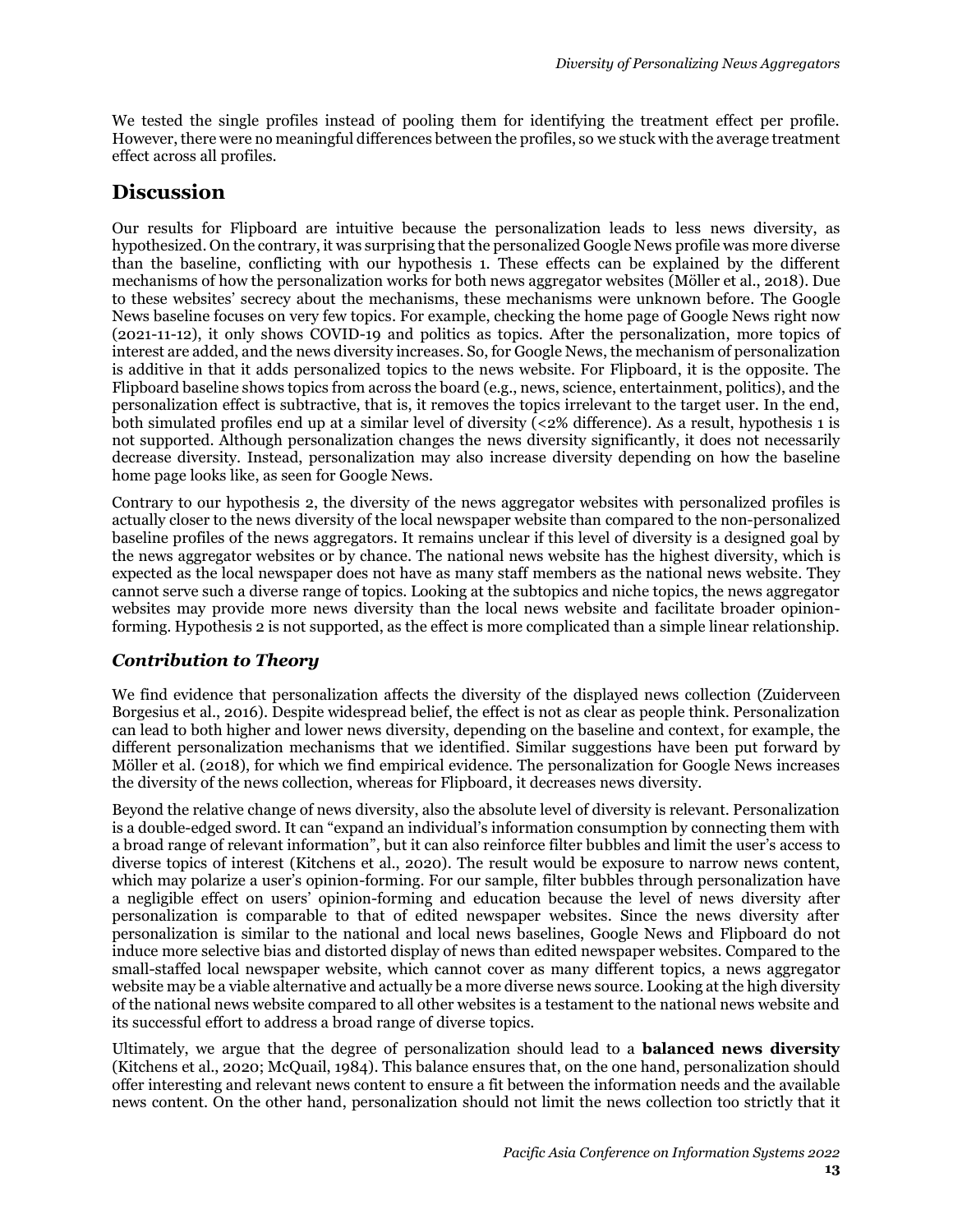polarizes and divides the society. Again, our results show that this balance is achieved for Google News and Flipboard because their absolute diversity measures are similar to edited newspaper websites (assuming that the edited newspapers serve as a good example; the two edited newspaper websites from the sample are known to have a broad and neutral news coverage).

We conclude that people who primarily consume their news from news aggregator websites such as Flipboard and Google News do not have to worry about filter bubbles or a lacking news diversity. News aggregator websites do not lead to filter bubbles due to low news diversity in terms of topics. However, we emphasize that this conclusion only holds for the content dimension of news diversity and not for polarizing or ideology-laden news sources. We call the latter "normative diversity" (also referred to as "sentiment" or "tonality"). For example, politics may be the topic, but within the topic of politics, news aggregators might curate and display ideologically polarizing news articles (Bakshy et al., 2015). As a result, people using online news websites will not be ill-informed or in a filter bubble due to a lack of news diversity. However, they might be ill-informed or in a filter bubble due to polarizing sources or opinions and a lack of normative diversity. Although we argued that normative diversity is less useful for researching news aggregators due to the curation of non-opinionated content, this curation may change in the future. Given recent developments in state-sponsored news, future research may reconsider including normative diversity.

News aggregator websites are qualified for forming a general opinion and education across a diverse range of topics, fulfilling the information needs of a diverse society (Claussen et al., 2019; Möller et al., 2018; Voakes et al., 1996). Future research may look into how the personalization of news aggregators affects content and normative diversity jointly, building on top of our study and extending the works by Bakshy et al. (2015) and Kitchens et al. (2020) to the context of news aggregators.

## *Contribution to Practice and Policy*

Consumers can benefit from using personalizing news aggregators for acquiring news because these platforms cover both broad topics and niche topics. The news diversity is comparable to that of edited newspaper websites. Consumers relying on personalizing news aggregators will be served a range of topics, enabling broad informing and reducing the risk of filter bubbles. Both implicit personalization through liking and viewing content, or explicit personalization through selecting topics of interest, may help consumers to balance topics of societal relevance and personal interests.

We uncover insights about the previously unknown mechanisms of personalization on news aggregator websites, that is, additive and subtractive personalization. Although the news diversity was comparable to that of edited newspaper websites at the time of the study, the news aggregators remain opaque about their algorithms. These algorithms can change anytime. Since the news aggregators' revenue is based on maximizing the users' length of stay, the public should remain wary of future changes to the algorithms. As a result, we do not have explicit policy recommendations at this time, however, continuous monitoring and assessment of the algorithmic logics are encouraged (cf. Riemer & Peter, 2021).

## *Generalizability and Limitations*

This study inquired about two prominent and leading news aggregators and compared them to representative edited newspaper websites in Germany. The structure of the German news industry is similar to other European and Western countries such as the United States, the Netherlands, Denmark, and France (Claussen et al., 2019). Therefore, the results may generalize to these countries. However, for other countries where the news industry operates differently, the results may differ. More specialized news aggregator websites may follow other recommendation logics and thus personalize the news curation in different ways than inquired here.

Despite our best efforts, our study naturally has limitations. We only collected five days of data with our bot—the data collection results in 3229 articles and 77 home pages. Collecting data for an extended period might produce further interesting insights. The manual coding of the news articles was our bottleneck. Nevertheless, the collected sample is big enough to generate relevant and significant results. We performed the coding of the topics ourselves, which introduces subjectivity into the analysis. However, we checked the results by repeating the analysis with the coded sub-topics, and we stuck to the assigned categories by the websites as closely as possible. We evaluated the success of manipulating the degree of personalization by verifying the inferred interests for Google and Flipboard within the *ads settings* on the respective website.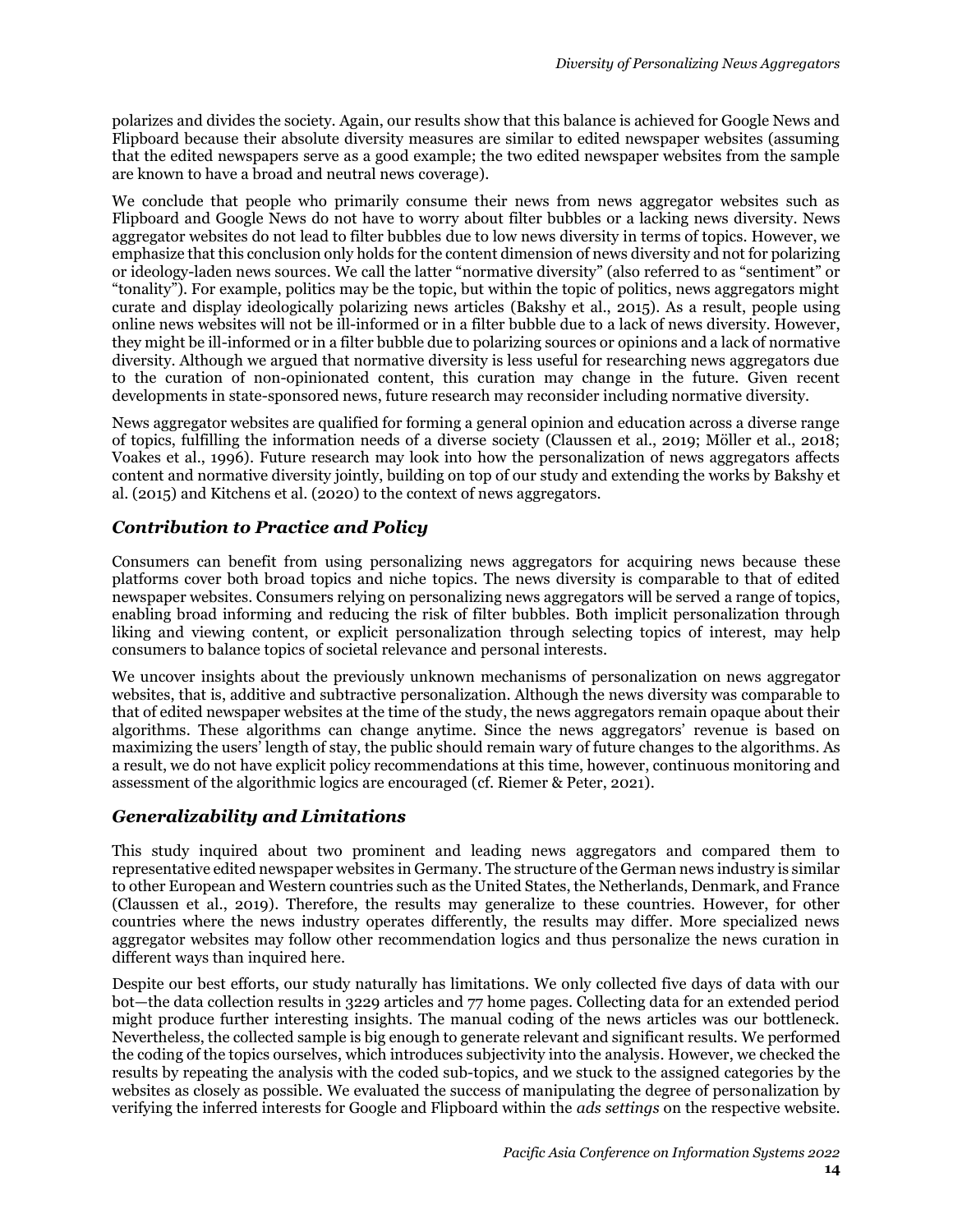However, we acknowledge that the profile simulation using automated browser instrumentation is not identical to real-world profiles that are used in other studies with volunteers (Robertson et al., 2018).

Furthermore, automated browser instrumentation can suffer from bot detection. We added various activities to mimic real human behavior and prevent bot detection, for example, random delays for user interactions with the websites. We have not received any "403 forbidden" errors, which are typically used when bots are blocked. Our experimental setup is a black-box test and does not elucidate the inner workings of the personalization algorithms. The interpretation of the results is our own. As outlined in the discussion, we focused on the content dimension of news diversity, not sentiments or normative diversity. Future studies can follow up and address the limitations of this study. Such studies will provide even more insights into the effects of personalization on news diversity, overcoming the limitations of this work.

# **Conclusion**

We conducted an online experiment to quantify the effect of personalization by online news aggregators on the diversity of their displayed news collection. After collecting data through automated browser instrumentation and simulated browser profiles, we fit four fixed effects models. The estimated change of news diversity due to personalization is between 8% and 12%. Remarkably, this effect is not unidirectional. While the personalization of Flipboard decreases news diversity, as hypothesized, the personalization of Google News increases news diversity. We explain how this effect occurs due to the observed differences in personalization mechanisms. These mechanisms warrant further research. Comparing the absolute values for news diversity, we find negligible differences between personalizing news aggregators and edited newspaper websites. Hence, we find no filter bubble effect for news diversity in terms of topics. News aggregators are a viable medium for fulfilling diverse information needs, especially since they also cater to niche topics. Through our study, we contribute theoretical and empirical insights on the news diversity of personalizing news aggregators, addressing the neglected context of news aggregators and content diversity. Future research should extend our study into the context of other news industries and investigate the joint effects of personalization on normative and content diversity in news aggregators.

# **Acknowledgments**

We declare no potential conflicts of interest with respect to the research, authorship and/or publication of this article. We are unaffiliated with all websites that were part of this online experiment. We thank Stefan Klein, Dominik Gutt, Jessica Ulke, and the anonymous reviewers for feedback on this work.

# **References**

- Angrist, J. D., & Pischke, J.-S. (2009). *Mostly Harmless Econometrics*. Princeton University Press. https://doi.org/10.1515/9781400829828
- Athey, S., & Mobius, M. (2012). The Impact of News Aggregators on Internet News Consumption: The Case of Localization. In *TNIT Working Paper*. http://www.markusmobius.org/sites/default/files/localnews.pdf
- Athey, S., Mobius, M. M., & Pál, J. (2021). The Impact of Aggregators on Internet News Consumption. *SSRN Electronic Journal*. https://doi.org/10.2139/ssrn.3838513
- Badmaeva, T., & Hüllmann, J. A. (2019). Investigating Personalized Price Discrimination of Textile- , Electronics- and General Stores in German Online Retail. *Proceedings of the 14th International Conference on Wirtschaftsinformatik (WI)*.
- Bakshy, E., Messing, S., & Adamic, L. A. (2015). Exposure to ideologically diverse news and opinion on Facebook. *Science*, *348*(6239), 1130–1132. https://doi.org/10.1126/science.aaa1160
- Beam, M. A. (2014). Automating the News: How Personalized News Recommender System Design Choices Impact News Reception. *Communication Research*, *41*(8), 1019–1041. https://doi.org/10.1177/0093650213497979
- Bodó, B., Helberger, N., Eskens, S., & Möller, J. (2019). Interested in Diversity. *Digital Journalism*, *7*(2), 206–229. https://doi.org/10.1080/21670811.2018.1521292
- Boykoff, M. T., & Boykoff, J. M. (2004). Balance as bias: global warming and the US prestige press. *Global Environmental Change*, *14*(2), 125–136. https://doi.org/10.1016/j.gloenvcha.2003.10.001
- Brenke, K., & Kritikos, A. (2017). Wählerstruktur im Wandel. *DIW Wochenbericht*, *84*(29), 595–606.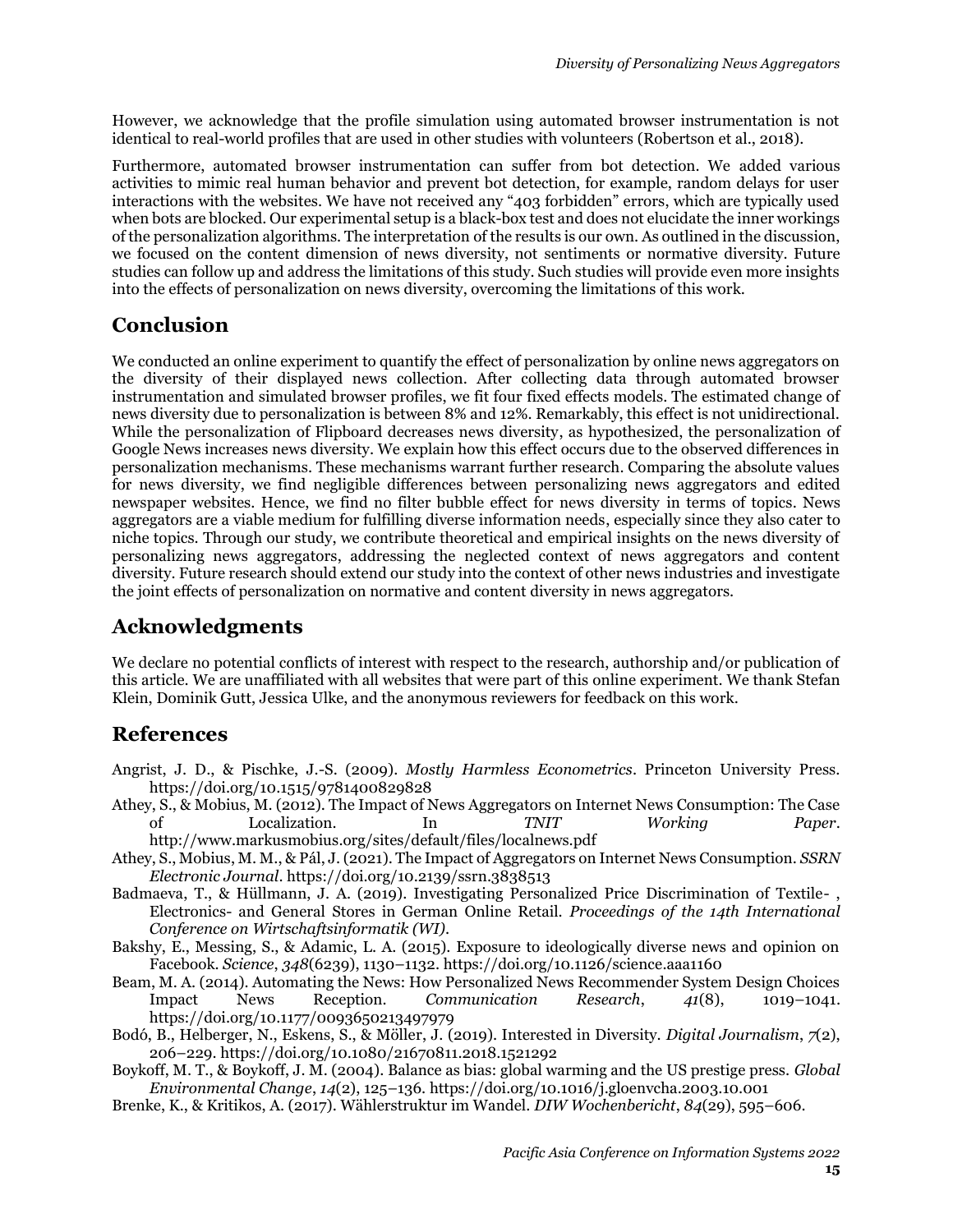- Chowdhury, S., & Landoni, M. (2006). News aggregator services: User expectations and experience. *Online Information Review*, *30*(2), 100–115. https://doi.org/10.1108/14684520610659157
- Claussen, J., Peukert, C., & Sen, A. (2019). The Editor vs. The Algorithm: Returns to Data and Externalities in Online News. *SSRN Electronic Journal*. https://doi.org/10.2139/ssrn.3518959
- Czepek, A., Hellwig, M., & Nowak, E. (2009). *Press Freedom and Pluralism in Europe: Concepts and Conditions*. Intellect Books.
- Dylko, I. B. (2016). How Technology Encourages Political Selective Exposure. *Communication Theory*, *26*(4), 389–409. https://doi.org/10.1111/comt.12089
- Flipboard. (2018). *Personalisiere dein Flipboard und bekomme nur was dir wichtig ist*. https://dede.about.flipboard.com/flipboard-deutschland/personalisiere-dein-flipboard-und-bekomme-nurwas-dir-wichtig-ist/
- Flipboard. (2021a). *Home Flipboard*. https://about.flipboard.com/
- Flipboard. (2021b). *Publishing Q&A*. https://about.flipboard.com/publishers-qa/?noredirect=en\_US
- Flipboard. (2021c). *What is Flipboard?* https://flipboard.helpshift.com/a/flipboard/?s=rulesreporting&f=what-is-flipboard&p=all
- Google. (2021a). *Get started with Google News*. https://support.google.com/googlenews/answer/9005669?hl=en&ref\_topic=7688381
- Google. (2021b). *How Google News stories are selected*. https://support.google.com/googlenews/answer/9005749?hl=en&ref\_topic=7688382
- Haim, M., Graefe, A., & Brosius, H. B. (2018). Burst of the Filter Bubble? Effects of personalization on the diversity of Google News. *Digital Journalism*, *6*(3), 330–343. https://doi.org/10.1080/21670811.2017.1338145
- Hanck, C., Arnold, M., Gerber, A., & Schmelzer, M. (2021). *Introduction to Econometrics with R*. Self-Published.
- Helberger, N., Karppinen, K., & D'Acunto, L. (2018). Exposure diversity as a design principle for recommender systems. *Information, Communication & Society*, *21*(2), 191–207. https://doi.org/10.1080/1369118X.2016.1271900
- Hüllmann, J. A. (2021). *Smarter Work? Promises and Perils of Algorithmic Management in the Workplace Using Digital Traces*. Self-Published.
- Hüllmann, J. A., Sivakumar, A., & Krebber, S. (2021). Data Management Platforms: An Empirical Taxonomy. *Proceedings of the 34th Bled EConference*.
- Kepplinger, H. M. (2016). Die Schweigespirale. Öffentliche Meinung unsere soziale Haut. In *Schlüsselwerke der Medienwirkungsforschung* (pp. 173–182). Springer Fachmedien Wiesbaden. https://doi.org/10.1007/978-3-658-09923-7\_15
- Kitchens, B., Johnson, S. L., & Gray, P. (2020). Understanding Echo Chambers and Filter Bubbles: The Impact of Social Media on Diversification and Partisan Shifts in News Consumption. *MIS Quarterly*, *44*(4), 1619–1649. https://doi.org/10.25300/MISQ/2020/16371
- Klein, S., & Hüllmann, J. A. (2018). Datenkapitalismus akademischer Wissenschaftsverlage. *Wirtschaftsdienst*, *98*(7), 477–480. https://doi.org/https://doi.org/10.1007/s10273-018-2318-3
- Krafft, T. D., Gamer, M., & Zweig, K. A. (2018). What did you see? Personalization, regionalization and the question of the filter bubble in Google's search engine. *CEUR Workshop Proceedings*, *2657*, 1–9. https://doi.org/1812.10943
- Kristol, D. M. (2001). HTTP Cookies: Standards, Privacy, and Politics. *ACM Transactions on Internet Technology*, *1*(2), 151–198. https://doi.org/10.1145/502152.502153
- Kuckartz, U. (2014). *Qualitative Text Analysis* (K. Metzler (ed.); English ed). SAGE Publications Ltd.
- Le, H., High, A., Maragh, R., Havens, T., Ekdale, B., & Shafiq, Z. (2019). Measuring political personalization of Google news search. *Proceedings of the World Wide Web Conference, WWW 2019*, 2957–2963. https://doi.org/10.1145/3308558.3312504
- Luna-Nevarez, C., & McGovern, E. (2018). On the Use of Mobile Apps in Education: The Impact of Digital Magazines on Student Learning. *Journal of Educational Technology Systems*, *47*(1), 17–31. https://doi.org/10.1177/0047239518778514
- Mahrt, M., & Begenat, M. (2013). Von Lebenswelten und ihren Horizonten. Mediennutzung und Themenwahrnehmung in politischen Milieus. *Medien & Kommunikationswissenschaft*, *61*(1), 21–37. https://doi.org/10.5771/1615-634x-2013-1-21
- McQuail, D. (1984). McQuail´s Mass Communication Theory. In *Social Science Information Studies* (6th ed.). SAGE Publications Ltd.
- Möller, J., Trilling, D., Helberger, N., & van Es, B. (2018). Do not blame it on the algorithm: an empirical